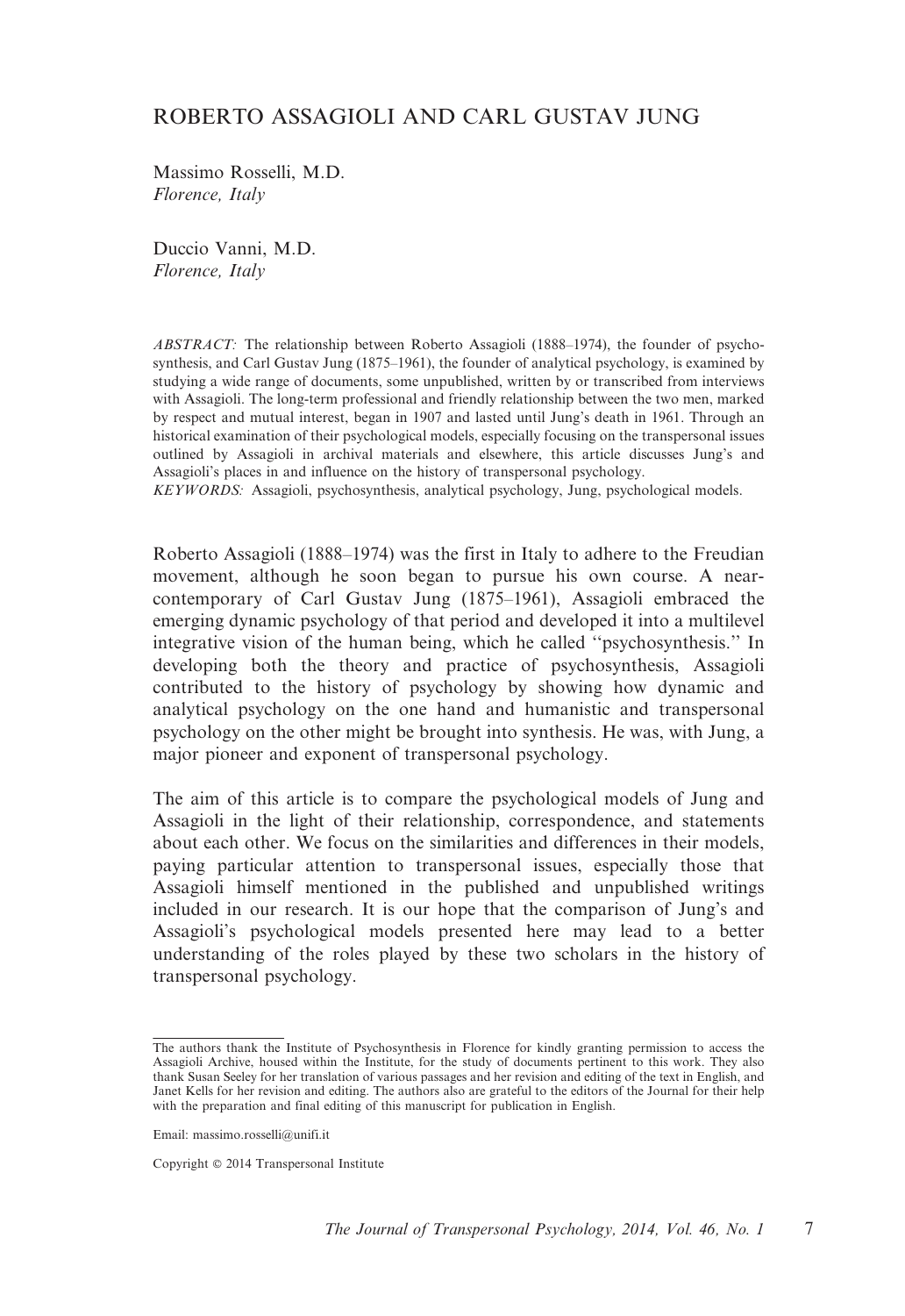### THE CONTRIBUTIONS OF C.G. JUNG AND R. ASSAGIOLI TO TRANSPERSONAL PSYCHOLOGY

In this introductory section we highlight the ideas of Assagioli and Jung that had the greatest influence on what later became the transpersonal movement. These ideas are stated in brief to set the context for the discussion that follows. Some of the ideas mark important points of agreement or disagreement. This will become clear as we review communications between the two men and trace Assagioli's references to and comments on Jung's psychological model. Towards the end of the article we return to the ideas introduced here as we draw together the threads of our comparison of Jung's and Assagioli's models.

Jung, originally a follower of Freud, split from Freud in 1913, primarily because he believed that Freud presented a reductive view of human nature that left out transpersonal potentialities. Following the split, Jung began to formulate ideas that helped to explain transpersonal experiences and the possibility of transpersonal development. The following points summarize the most important of these ideas and highlight points of comparison with Assagioli:

- 1. The collective unconscious and archetypes are ancestral inheritances that have universal meaning and are in themselves beyond the personal dimension (Jung, 2012). Archetypes have both transpersonal and personal expressions, and they provide a context for understanding the historical evolution of the mind and its spiritual-transpersonal experience.
- 2. The archetype of the Self expresses human wholeness, being both the circle and the center, the union of opposites, most generally the union of consciousness and the unconscious. It is the most fundamental of transpersonal archetypes. Jung called the Self ''God's image,'' explaining that this archetype is symbolically represented by the mandala and other symbols of totality (Jung, 1982).
- 3. According to Jung, the Self, like all archetypes, cannot be experienced directly; however, it can have important effects on the human psyche. The Self can attract and guide a person through the process of individuation towards transpersonal development and Self-realization. This view of the Self as attractor and guide on the path to wholeness underpins Jung's understanding of the innate spiritual nature of human beings and their relationship to the numinous (Jung, 1982).
- 4. The method of analytic psychology, working through dreams, imagery, symbolism, and creativity, is based on the idea that a prospective transpersonal context facilitates the healing process (Jung, 1981).
- 5. Jung's autobiographical writings and the story of his personal development provide the first sources of meaningful transpersonal documentation (Jung, 1967, 2010). He described what were clearly ''transpersonal or peak experiences'' in his youth. His wide ranging interests—reaching from psychiatry and psychoanalysis to German idealism and Platonic-Neo-Platonic philosophy, from occult phenomena and parapsychology to alchemical studies, from Gnosticism and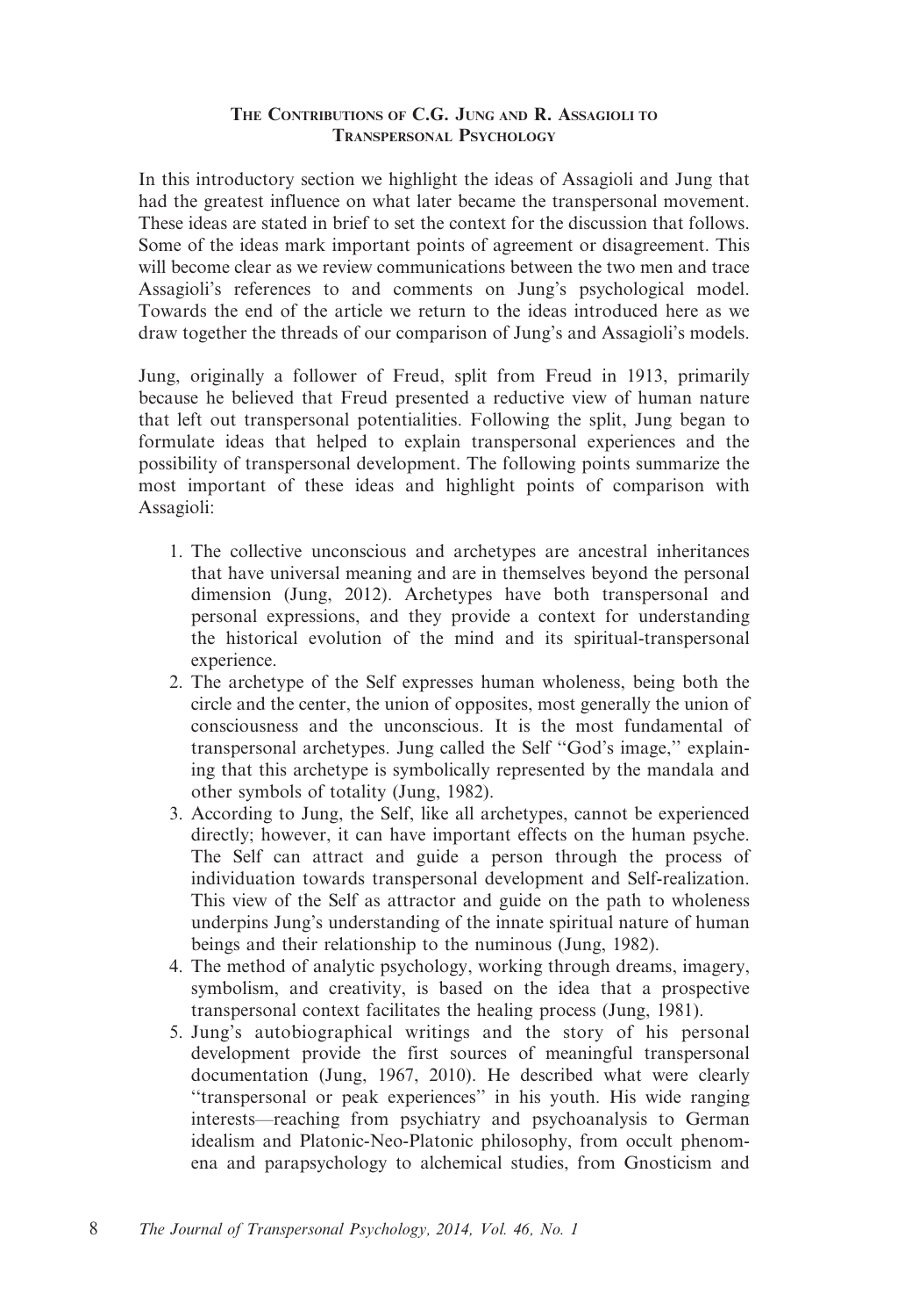Western mysticism to Eastern philosophy and spirituality, from the study of people's customs to ancient traditions and civilizations– provided a vast reservoir of knowledge that informed his thinking and supplied a rich source for his understanding of transpersonal symbolism (Jung, 1975). Jung also drew on the evolving field of quantum physics, showing the similarity between quantum phenomena and phenomena in our world that exhibit synchronicity (Jung, 1972b), including transpersonal experiences in relation to the Self that seem to transcend space and time.

Initially a follower of Freud and psychoanalysis, Assagioli, along with Jung, was a pioneer of what later became known as transpersonal psychology. He had already begun exploring transpersonal themes before the official creation of psychosynthesis (Assagioli, 1927). In the 1960s he was one of the founders of the new field of transpersonal psychology and with Abraham Maslow played an important role both in giving the name ''transpersonal'' to the field and in bringing attention to important transpersonal concepts such as those of a higher or transpersonal unconscious, "peak experiences" (Maslow, 1962), and a transpersonal Self (Assagioli, 1973b). The following paragraphs summarize Assagioli's main contributions to transpersonal psychology and highlight how these contributions agree or disagree with those of Jung:

- 1. Assagioli agreed with Jung on there being a collective-archetypal unconscious beyond the personal unconscious, but he developed a systematic approach to the transpersonal domain with an emphasis on the experience of its distinctive ''contents.'' He proposed a ''height psychology'' (Besmer, 1974), mapping the area for the transpersonal unconscious and the transpersonal Self.
- 2. Assagioli believed that expansion of consciousness occurred not only through the experience of the transpersonal unconscious but also through the direct experience of the transpersonal Self, which in his view is an experiential reality, a core point of identity, the center of the whole person (Assagioli, 1988a). Assagioli's distinction between transpersonal unconscious and transpersonal Self is similar to Jung's distinction between the archetypal unconscious generally and the archetype of the Self in particular. However, there is this key difference: for Jung the Self, as archetype, could not be experienced and remained unconscious, whereas for Assagioli the transpersonal Self is a reality that can be directly experienced.
- 3. For Assagioli the experience of the Self has many levels and is a bridge between personal and transpersonal development. The Self can be experienced both as ''personal self or I'' at the center of the personality and as ''transpersonal Self'' at higher levels of consciousness. In the practice of psychosynthesis, where the Self and the integration of the transpersonal are both the goal and the means, the key purpose of transpersonal psychology is achieved: the creation of a connection between the transpersonal and the personal. This process of psychosynthesis is very similar to the process of individuation for Jung. Both of these processes share the evolutionary perspective and the purpose of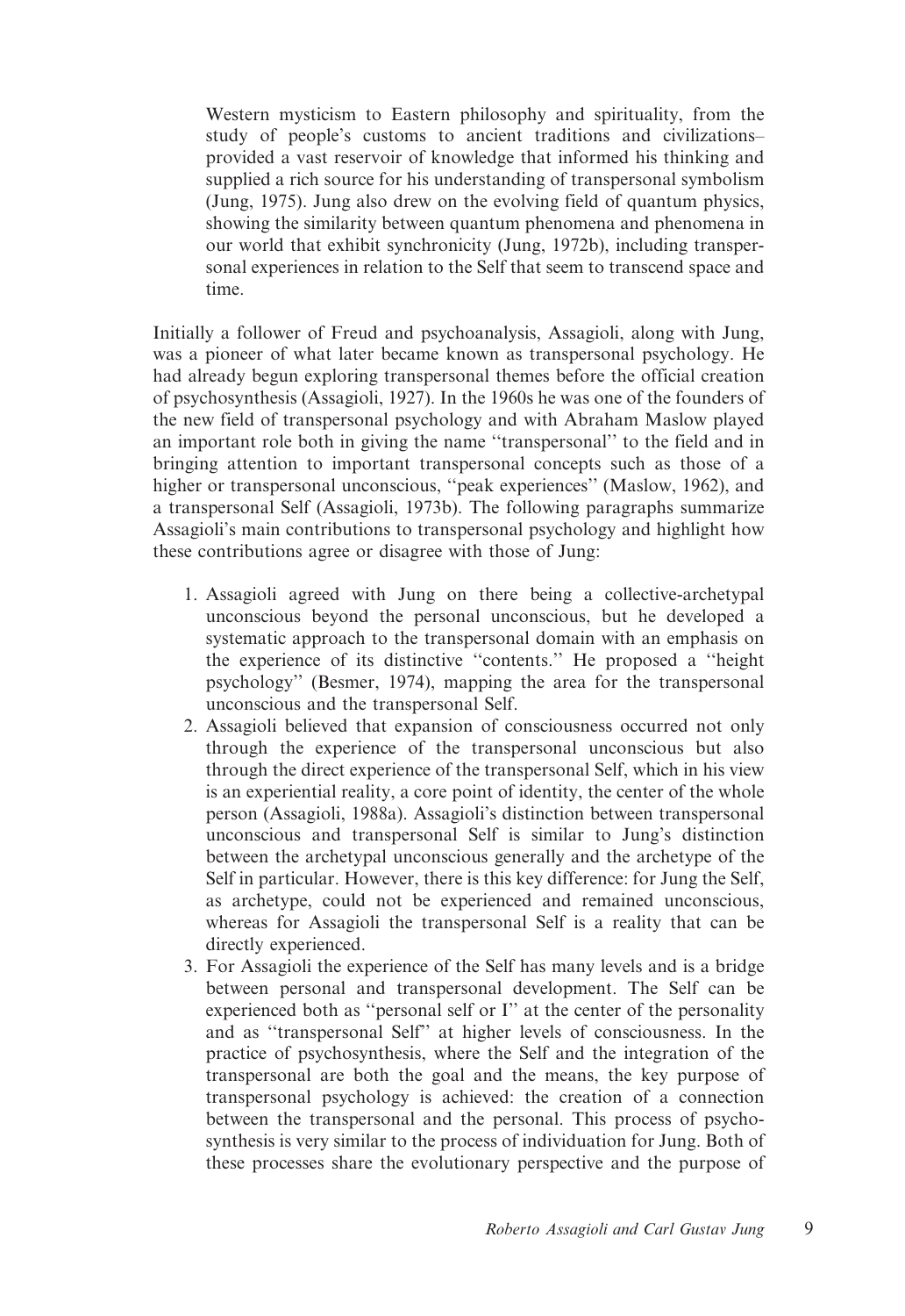realizing the inner potentials of our own uniqueness, guided by the Self (Assagioli, 1973b). Moreover, since ''the goals are the same'' [according to Assagioli] ''the methods used in the process of individuation are partly the same and inclusive, but psychosynthesis uses many active techniques in which the will plays a central role''(Assagioli, 1976, 10.2.3,  $73$ ).<sup>1</sup> Unlike Jung, whose account of the Self focused on the unconscious, Assagioli emphasized consciousness and will as main functions of the Self. This emphasis is indicative of his belief in the ability of a person to have a full, conscious experience of the Self. Both Assagioli and Jung considered various functions and developed typologies for the analysis of an individual (Assagioli, 1978; Jung, 1921). Assagioli evolved a complex classification of types that are expressed in a wide range of experiences: bodily, affective, mental, and transpersonal. Additionally, he paid particular attention to the body as always co-present and fully included in the process referred to as ''biopsychosynthesis'' (Assagioli, 1967a). He stressed that the body is an important ground for experiencing the transpersonal.

4. Like Jung, Assagioli had wide transcultural and spiritual interests. Assagioli's roots extended more towards esoteric teachings, but both scholars extensively studied, and Assagioli more evidently drew on the great Eastern spiritual traditions. Assagioli looked to Eastern psychology with the aim of integrating it with Western psychology. In particular, he was influenced by the Yoga and Vedanta-Upanishad philosophies, which he believed made important contributions to the knowledge of human nature and forged important tools for exploring and transforming consciousness.

Jung's comments on Asian philosophical and spiritual texts included the preface and a ''European commentary'' to a volume on Taoist alchemy, The Secret of the Golden Flower (Jung & Wilhelm, 1981), in which he expressed some thoughts on the relationship between East and West. He said: ''Western consciousness is not the only one possible (.....) and is representative of only part of humanity. The expansion of consciousness (....) must take place according to the development of the elements of our psyche, analogous to the properties of Eastern consciousness, which is extraneous to us, just as the East can't do without our technique, science and industry'' (Jung & Wilhelm, 1981 pp. 77–78). Jung then warned against the common mistake Westerners make when they take Eastern meditations literally, imitating them poorly and missing the essence. In his notes Assagioli enthusiastically agrees with Jung's considerations about Westerners. He also said: ''Jung remarked that our civilization is young and has developed its intellectual capacities rapidly, leaving the emotions and instincts in a primitive, repressed state, yet to be developed. This results in a very strong contrast in which the primitive elements burst forth. The solution lies in exploring and developing alongside spiritual development those elements of the unconscious which have remained behindhand'' (Assagioli, 1976, 10. 2.2, 73). Jung made further observations on Indian spirituality drawn from his visit to India in 1938. He pointed out that the goal for Hindu spirituality is to liberate oneself from nature itself, from the weight of its contradictions and opposites, for example to search in meditation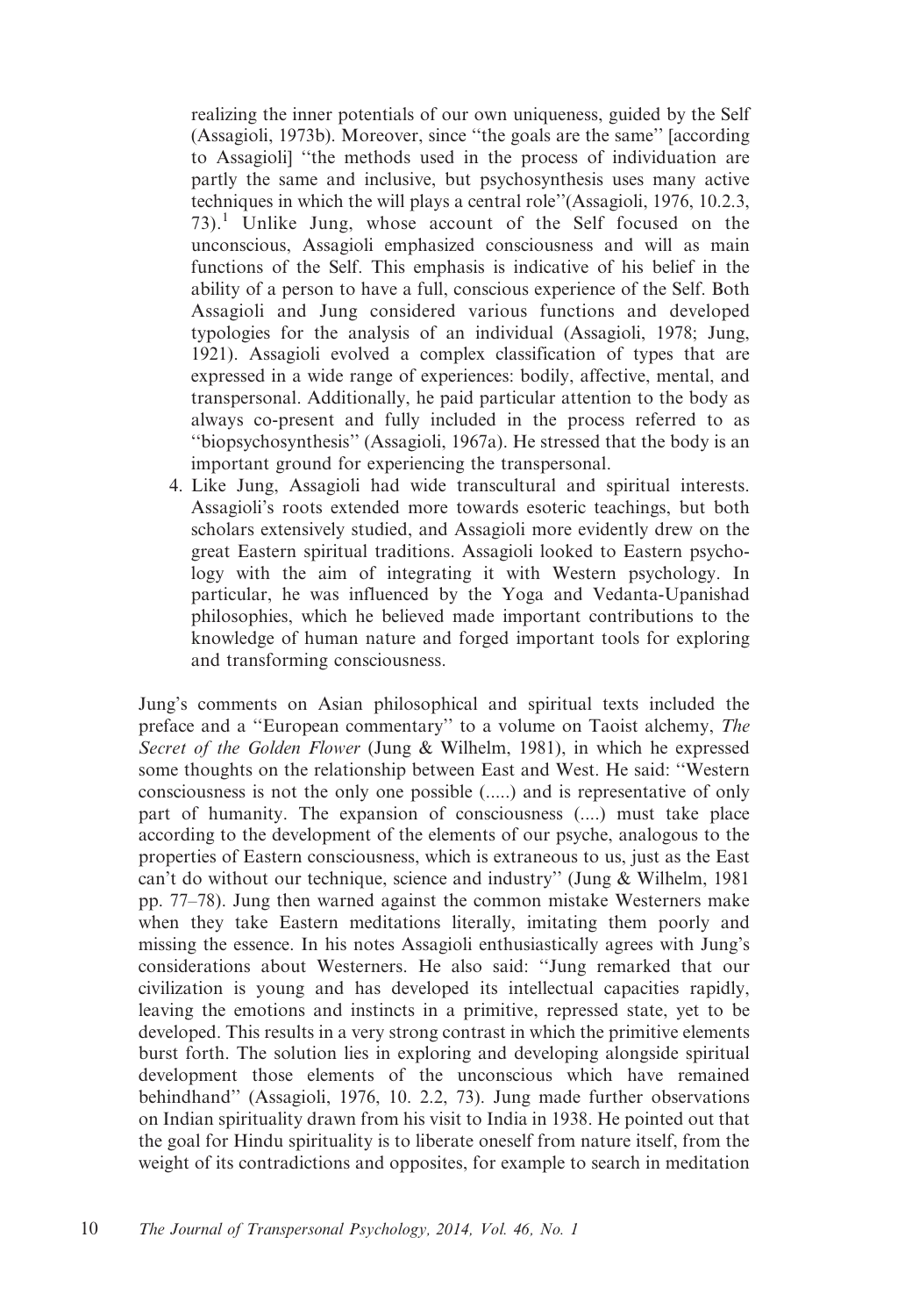for a condition of emptiness and absence of images. Jung reaffirmed the importance of the contemplation of nature and of psychic images described in Eastern wisdom, images that he includes in the collective unconscious (Jung, 1967).

Both Assagioli and Jung drew on Western philosophy, spirituality, and psychology. Assagioli particularly looked at Platonic and Judeo-Christian traditions and existentialism. Both were interested in occult (Jung, 1902) and parapsychological phenomena (Assagioli, 1976, 11.1–15, 75; 76; 77). However, Assagioli's general approach was pragmatic, practical, and synthetic and was directed towards benefits for society through transpersonal development in education and psychotherapy and through the practice of interpersonal and social psychosynthesis. As Jung drew inspiration from physicists, Assagioli drew inspiration from Eastern teachings, especially teachings on energy systems and energetic fields. He named psycho-energetics a fifth force of psychology after the fourth (transpersonal), and he explored its potential for future development (Assagioli, 1973c).

In conclusion, Assagioli's view on spirituality differed from Jung's by focusing on a more direct and experiential approach. Assagioli specifically proposed meditations of various types as effective ways to achieve greater awareness, integration, and grounding in the transpersonal (Assagioli, 1963a; 1963b). Similarities, however, exist with the Jungian approach to analysis, symbolicimagery work, and creative-expressive methods. Both men emphasized the importance of the psychotherapeutic relationship as a vehicle for healing, in particular through transference-countertransference dynamics and through the living experience of the transpersonal dimension in human relationships.

## EARLY HISTORY, FIRST PSYCHOANALYTIC CONTACTS, AND ASSAGIOLI'S FIRST MEETING WITH JUNG

Here we look briefly at Assagioli's life (Rosselli, 2012), specifically at those events relevant to his relationship with Jung. Assagioli was born Roberto Marco Grego in Venice, Italy in 1888 to Jewish parents, and he died in Capolona (Arezzo), Italy in 1974. After the death of his father in 1890, his mother, Elena Kaula, married Alessandro Assagioli, a pediatrician (Berti, 1988a). In 1905 the Assagiolis moved to Florence, seat of the prestigious Istituto di Studi Superiori [Institute for Advanced Studies], and Assagioli enrolled in the degree course for medicine and surgery (Berti, 1988a). His main interests were psychology, psychiatry, and mental health. He had already attended Freudian circles during a visit to Vienna in 1905 (Giovetti, 1995), and in the following year an article of his was published revealing his emerging interest in the psychoanalytic movement (Giovetti, 1995). The article, entitled Gli effetti del riso e le sue applicazioni pedagogiche [The effects of laughter and its pedagogical applications], was published in the second issue of the Rivista di Psicologia applicata alla Pedagogia e alla Psicopatologia [Journal of Psychology Applied to Pedagogy and Psychopathology].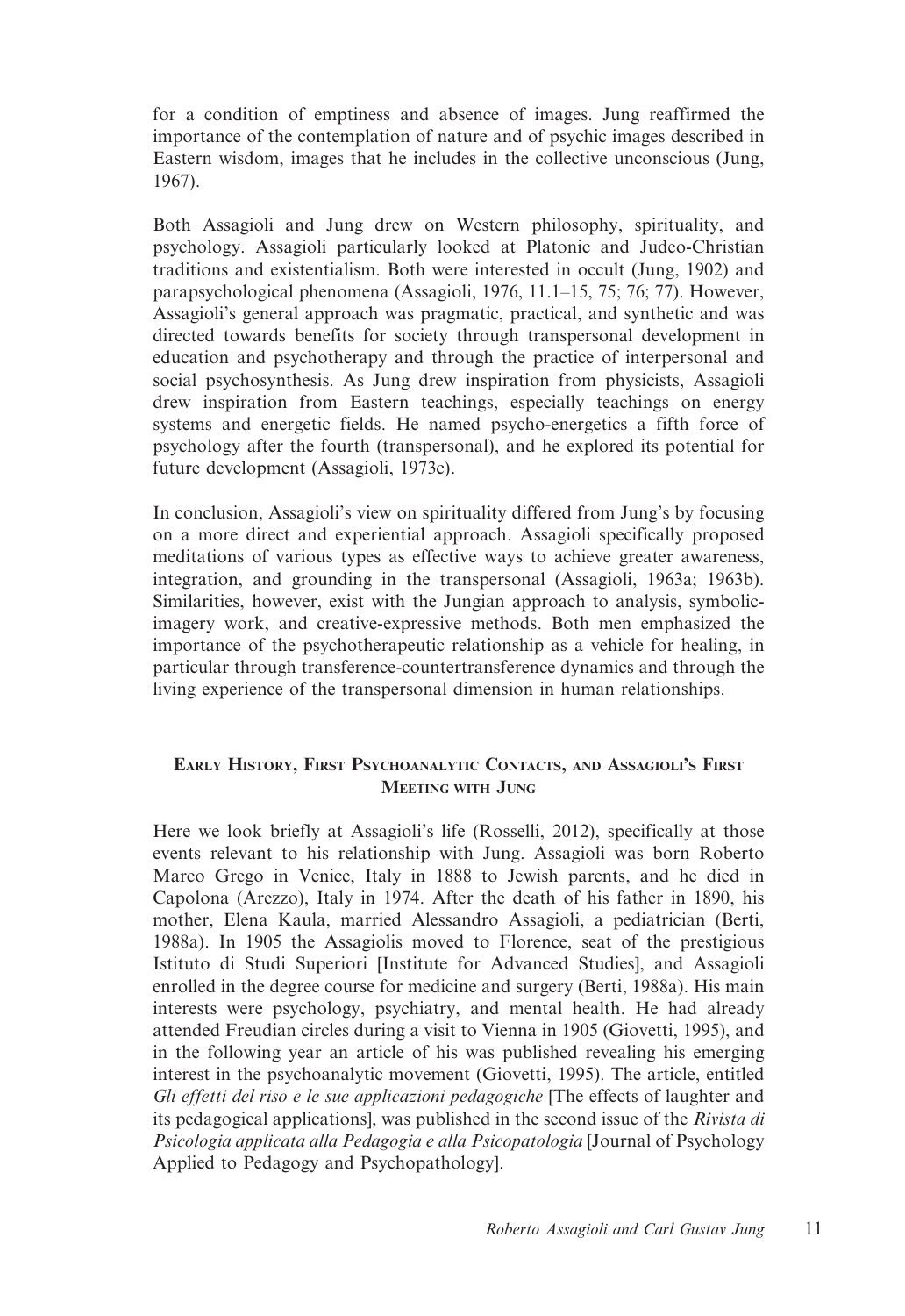Around this time Assagioli joined the Geneva circle of Edouard Claparède and Théodore Flournoy (Berti, 1988a). His collaboration with them on the study of associations was the main reason for Assagioli's first trip to Zurich (1907), where he had his first contact with Jung, at that time a Freudian psychiatrist and psychoanalyst. Jung, in a letter of August 12, 1907 addressed to Freud, almost certainly referred to Assagioli when he wrote ''in just three weeks seven Americans, a Russian, an Italian, and a Hungarian were here'' (McGuire, 1974, p. 76). Assagioli, in a handwritten note dated September 24, 1907, comments: "at Burghölzli, reading the Archives de Psychologie [The Archives of Psychology], I read 'biologiste' instead of 'histologiste'. The mistake can be explained perfectly from the Freudian point of view with my dislike towards Histology'' (Berti, 1988a, p. 65). Knowing this date, we can infer that Assagioli's presence coincided with the foundation of the ''Freud Society'' in Zurich (Jones, 1974), a society in which he took part as an outside guest of Clapare`de (Berti, 1988a; McGuire, 1974).

### CONNECTIONS BETWEEN R. ASSAGIOLI AND C. G. JUNG FROM 1909 TO 1915

In this section we look at the evidence in published journals, correspondence, and notes indicating continued contact between the two men. Contacts were predominantly focused on psychoanalytical issues and methods, with the two men explaining to each other their common interests and the roots of their models. In July 1909 Assagioli returned to Burghölzli for the preparation of his dissertation. This is how Jung described him to Freud, in a letter of July13th 1909:

The birds of passage are returning (….). Among them is a very pleasant and perhaps valuable acquaintance, our first Italian, a Dr. Assagioli from the psychiatric clinic in Florence. Prof. Tanzi [Eugenio Tanzi, 1856–1934] assigned him our work for a dissertation. The young man is very intelligent, seems to be extremely knowledgeable and is an enthusiastic follower who is entering the new territory with the proper brio. He wants to visit you next spring. (McGuire, 1974, p. 241)

After the VI International Congress of Psychology in Geneva (August 2–7, 1909), at which he joined other Italian colleagues and founded the Italian Psychological Society, Assagioli returned to work at Burghölzli to draft his dissertation on psychoanalysis (Berti, 1988a). Although Jung left Burghölzli in 1909 to devote himself exclusively to his private practice in Küssnacht, Assagioli frequently visited him. The visits continued after he graduated, as Assagioli valued the depth of his conversations with Jung in Jung's study, which was full of books and exotic objects (Giovetti, 1995). It is highly likely that Assagioli encountered the term ''psychosynthesis'' sometime during these visits, for the term appears in a letter that Jung wrote to Freud in 1909. This letter proposes, among other things: ''(…) there must be some quite special complex, a universal one having to do with the prospective tendencies in man. If there is a ''psychoanalysis'' there must also be a ''psychosynthesis'' which creates future events according to the same laws (…)'' (McGuire, 1974, p. 216).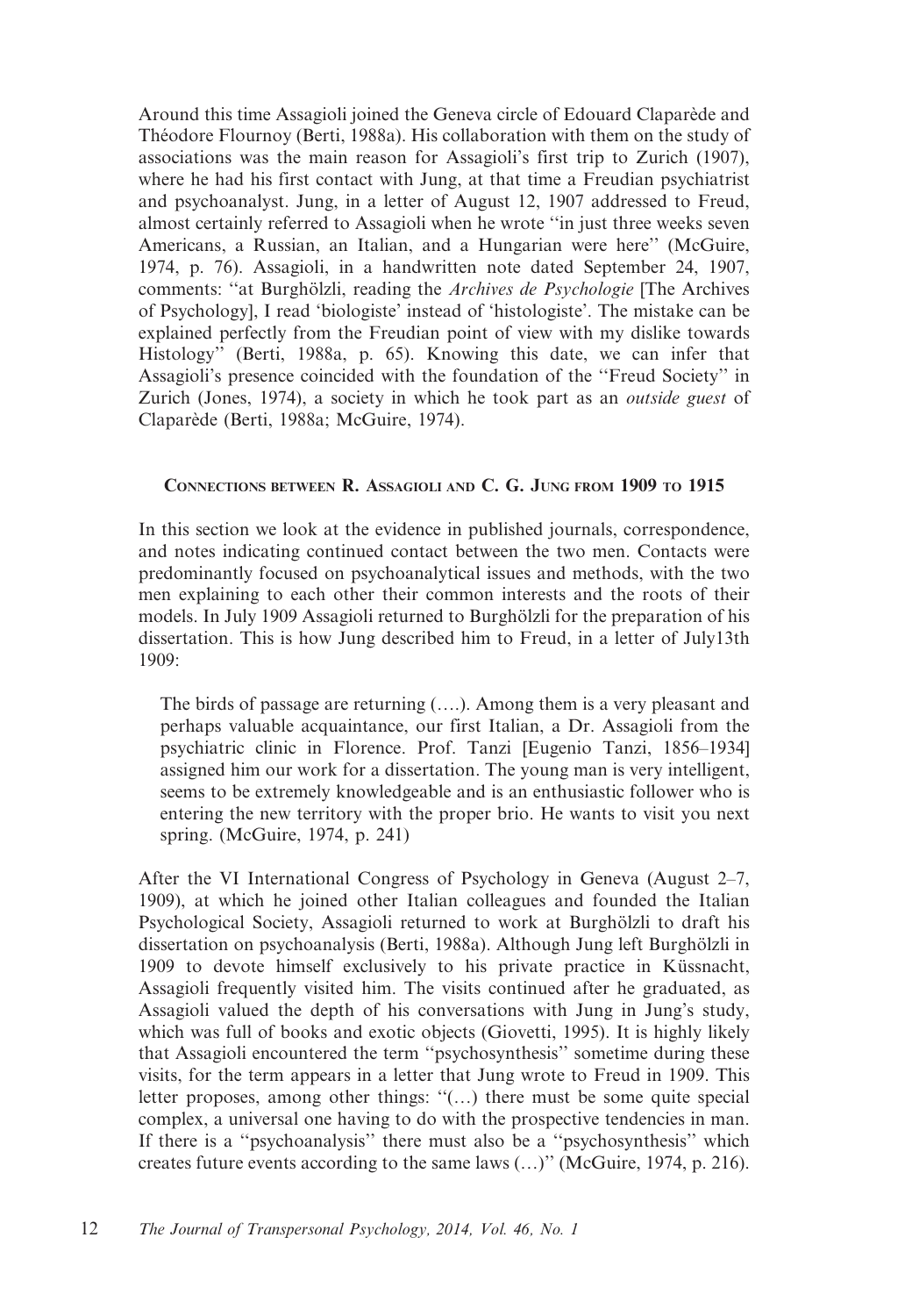It should also be noted that the communication between Jung and Assagioli at this time included not only their psychoanalytic interests, but also their mutual interest in paranormal phenomena, occultism, and Asian mysticism (Berti, 1988a).

By the beginning of 1910 Assagioli had been accepted by the Zurich Psychoanalytic Association, had served as a reviewer for the *Jahrbuch für* Psychoanalytische und Psychopathologische Forschungen [Yearbook for Psychoanalytical and Psychopathological Research], and had begun a written correspondence with Freud . Freud wrote to Jung in a letter dated January  $2<sup>nd</sup>$ 1910: ''yesterday I received a very nice letter from Assagioli, which was, besides, written in impeccable German'' (McGuire, 1974 p. 304). In an interview in which Assagioli was asked, among other things, about his relationship to Freud and Jung (Keen, 1974, p. 101), Assagioli replied: ''I never met Freud personally, but I corresponded with him and he wrote to Jung expressing the hope that I would further the cause of psychoanalysis in Italy. But I soon became a heretic. With Jung I had a more cordial relationship.''

In February 1910, in the Florentine literary journal La Voce [The Voice], Assagioli published for the first time in Italian ''Le idee di Sigmund Freud sulla sessualita`'' [Sigmund Freud's ideas about sexuality], an article in which he expressed an ambivalent opinion about Freud's concepts of sexuality (Assagioli, 1910a), a view shared by Jung. From these early reservations we can see how Assagioli, in a way similar to Jung, began to detach himself from Freud.

At the end of 1913 Jung detached himself completely from Freud, withdrawing from Burghölzli and from Zurich University (Staude, 1992). As a member of the Zurich Freudian group, Assagioli attended a March 1910 meeting in Nüremberg of the important International Congress of Psychoanalysis. On that occasion he became an associate and member of the International Psychoanalytical Association (Berti, 1988a). In his account of the congress published in the Rivista di Psicologia Applicata [Journal of Applied Psychology], he praised Jung's ''Report on America'' for the originality and ability with which he analyzed the psyche of North Americans and for his demonstration of the influence of the African American and American Indian populations on it. (Assagioli, 1910b). The completion of his dissertation, entitled ''La Psicoanalisi'' [Psychoanalysis] —of which sadly no copy exists was followed by his graduation in Florence in 1910. After his graduation, Assagioli started his psychotherapeutic practice.

Assagioli took a trip to Zurich in 1910 to pursue further his interest in studying schizophrenia with Bleuler. This trip had the additional benefit of allowing him to continue cultivating his ''more cordial relationship'' with Jung (Keen, 1974, p. 101). Assagioli's increasing interest in Jung (and at the same time his progressive detachment from Freud) was later made explicit in Psiche [Psyche]. Together with other eminent Italian colleagues, Assagioli founded this shortlived journal, of which he was editor-in-chief. Only four issues were published in the period between 1912 and 1915, one a year. In 1915 Assagioli, like many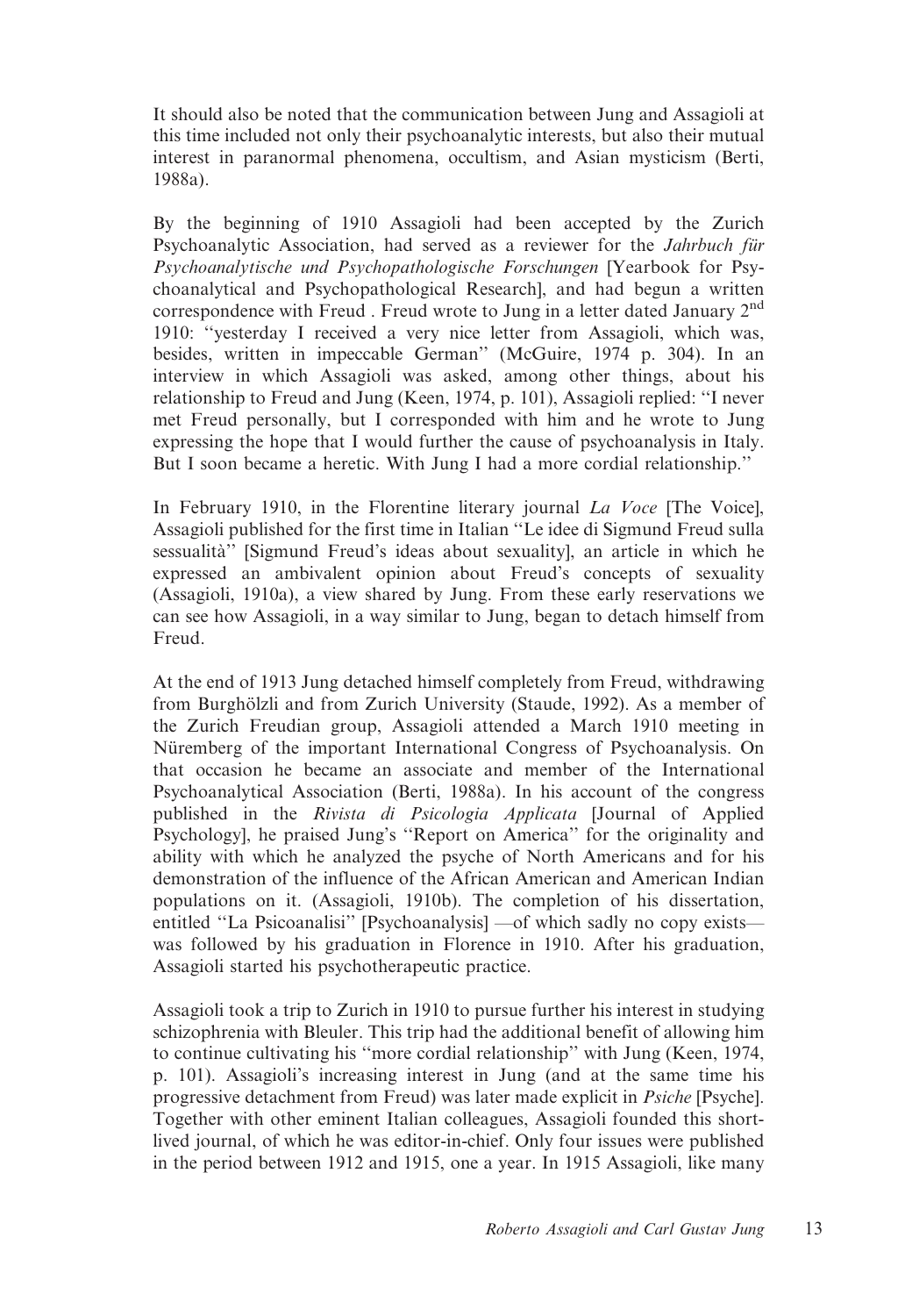other colleagues, was called to arms and served in the Italian army as a medical officer. His military service lasted until the end of the First World War (Giovetti, 1995), interrupting both the Journal and his work and professional career.

Assagioli's publications in Psiche [Psyche] between 1912 and 1915 reveal his progressive detachment from Freud (Berti, 1988a). They also reveal how Assagioli's thinking was developing in ways similar to Jung's. We can see from his notes his appreciation of Jung's technique of association, Jung's theoretical account of emotional and relational aspects of psychic life, and Jung's understanding of the oneiric dimension. There are many references to Jung in Assagioli's publications in Psiche [Psyche], and we mention some here to give a sense of the interplay of ideas.

In the 1912 issue Assagioli edited a section Note e Commenti - Il Metodo delle Associazioni [Notes and Comments - The Method of Associations] in which he quotes Jung on the study of associations by means of the reactiontime technique (Assagioli, 1912a). Other references show Assagioli's interest in Jung's views on emotional relationships. In this vein Assagioli comments on Jung's ''The Psychology of the Dementia Praecox'' (Jung, 1907): ''This issue, besides a lot of original interpretations of the symptoms of early dementia, contains many very noteworthy considerations about emotional life in general'' (Assagioli, 1912b, 146–147). Assagioli also comments on a quotation by Jung that appears in the article in the *Jahrbuch für* Psychoanalytische und Psychopathologische Forschungen [Yearbook for Psychoanalytical and Psychopathological Research]: Die Bedeutung des Vaters für das Schicksal des Einzeinen. [The significance of the father in the destiny of the individual] (Jung, 1909). He comments: ''The author [Jung] shows, based on a lot of facts, the deep influence that the emotional relationship between father and children has on the lives of the latter'' (Assagioli, 1912b, 146–147).

Overall there are seven references to Jungian contributions in Psiche [Psyche] (Assagioli, 1912b), six from Diagnostische Assoziationsstudien. Beiträge zur experimentelle Psychopathologie [Studies on Diagnostic Association: Contributions to Experimental Psychopathology] of 1906 and 1911 and one (in Italian translation) from the Rivista di Psicologia Applicata [Journal of Applied Psychology] (Vol. IV, 1908). The group of six from Diagnostische Assoziationsstudien includes contributions to the study of association and to psychoanalysis; it also includes references to associations and emotional complexes; and it mentions Jung as the editor of the collection. Comments from Assagioli include the following:

- The authors (Jung and Riklin) have accurately studied 26 healthy persons to learn the influence that reinforcement words have on associations. The level of attention and the degree of culture of the persons examined and their individual characteristics (mental types, emotional complexes) were considered (Assagioli, 1912a, pp. 136–139).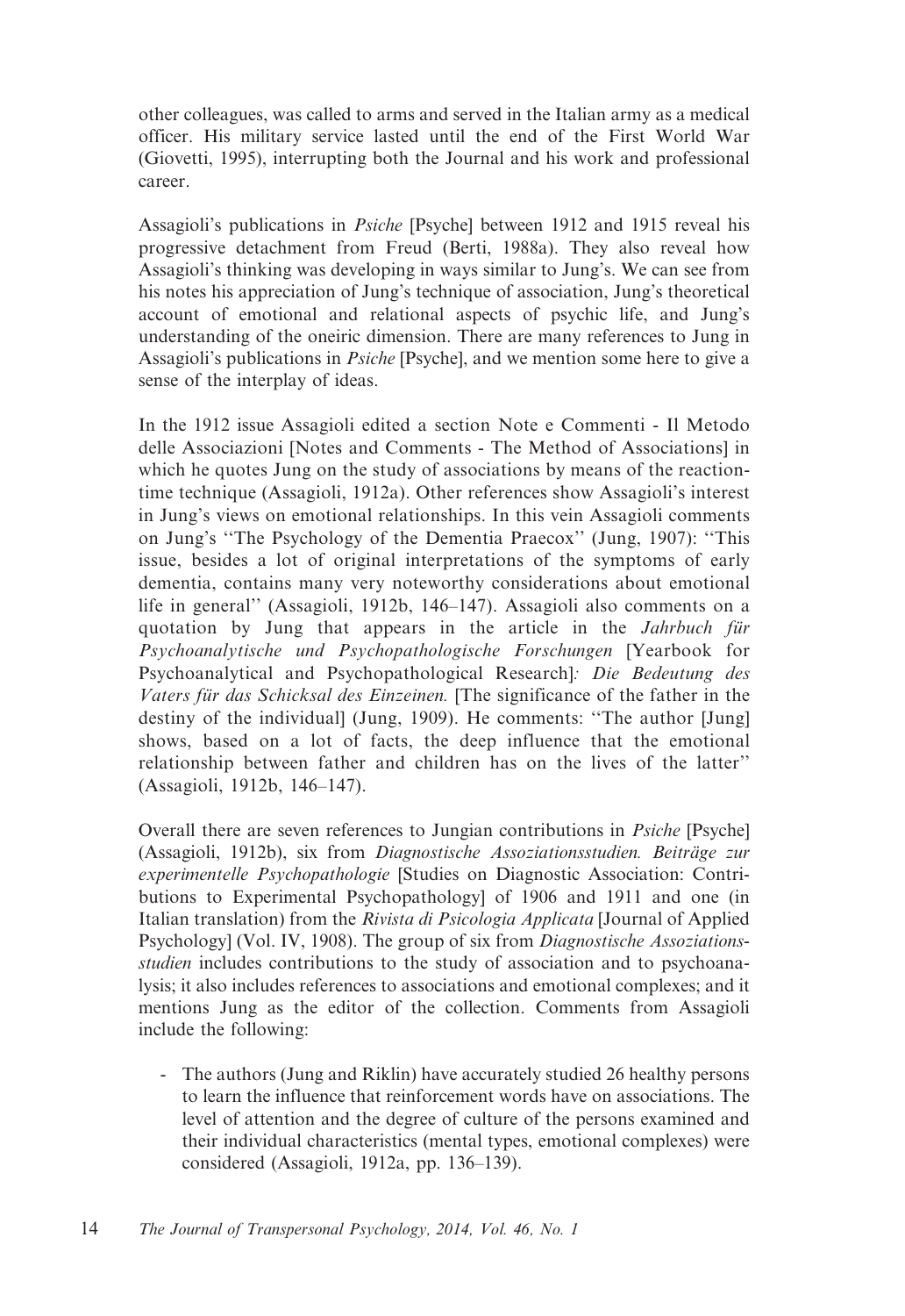- The author (Jung) reports the results of numerous experiments which confirm the value of the error of  $\ll$ reproduction $\gg$  of the reaction as a revealing sign of emotional complexes (Assagioli, 1912b, pp .146–147).
- There is a report on a case of  $\ll$  obsessive neurosis $\gg$  in which psychoanalysis confirmed all the information previously obtained by experiments on associations (Assagioli, 1912, pp. 146–147).
- There is a report on a case of hysteria in which, again, the results of the experiment on associations were fully confirmed by psychoanalysis (Assagioli, 1912b, pp. 146–147).
- The author (Jung) talks about the judicial applications of the method of associations and makes mention of results that helped find the perpetrator of a theft (Assagioli, 1912b, pp. 146–147).

In the second issue of Psiche [Psyche, 1913] Assagioli published an article entitled Psicologia e Psicoterapia [Psychology and Psychotherapy]. In this article he again underlined the importance of emotional complexes, referring to Jung twice (Assagioli 1913a, pp. 175–196). In the same issue, under the section Psychological Bibliographies, Jung is mentioned as editor of the Jahrbuch collection for the period 1909–1913. Here Assagioli's assertion was short and to the point: ''This yearbook has published the most extensive works of the psychoanalytic school'' (Assagioli, 1913b, p. 204). Finally, in an article about the classification of dreams, published in the last issue of Psiche [Psyche], Assagioli also quoted Jung's studies (Assagioli, 1915, pp. 317–329).

### THE TWO LETTERS OF THE FORTIES

It was difficult to trace documents on contacts between Assagioli and Jung for the period between World War I and World War II. We do have two references where Assagioli confirms, in his comments, the similarities between himself and Jung in regard to the importance of the spiritual dimension and to the constructive benefits of psychotherapy. Regarding ''psycho-spiritual diagnosis,'' Assagioli claimed that ''the best that has been published up to now on this subject is found, in my opinion, in C.G. Jung's book Psychologische Typen [Psychological Types]'' (Assagioli, 1927, p. 25; Jung, 1921). In Assagioli's monograph Psicoanalisi e Psicosintesi [Psychoanalysis and Psychosynthesis] Jung is praised because, in contrast to Freud, ''he recognizes the importance of the constructive phase in psychic cures and acknowledges that, between the ordinary I and the subconscious, there is a transcendent I'' (Assagioli, 1931, p. 9).

We know that from the end of World War I to almost the end of World War II Assagioli's professional and private lives were disrupted. He changed locations several times, travelled abroad, and suffered several distressing experiences. Among the happier events was the birth of his only son Ilario, in 1923. In1927 Assagioli's A New Method of Healing: Psychosynthesis appeared (Assagioli, 1927). This publication set forth the principles that constituted the basis of psychosynthesis. In the summer of 1940 the Nazis persecuted Assagioli. He was arrested by the Fascists at his house in Chianti and jailed for a month in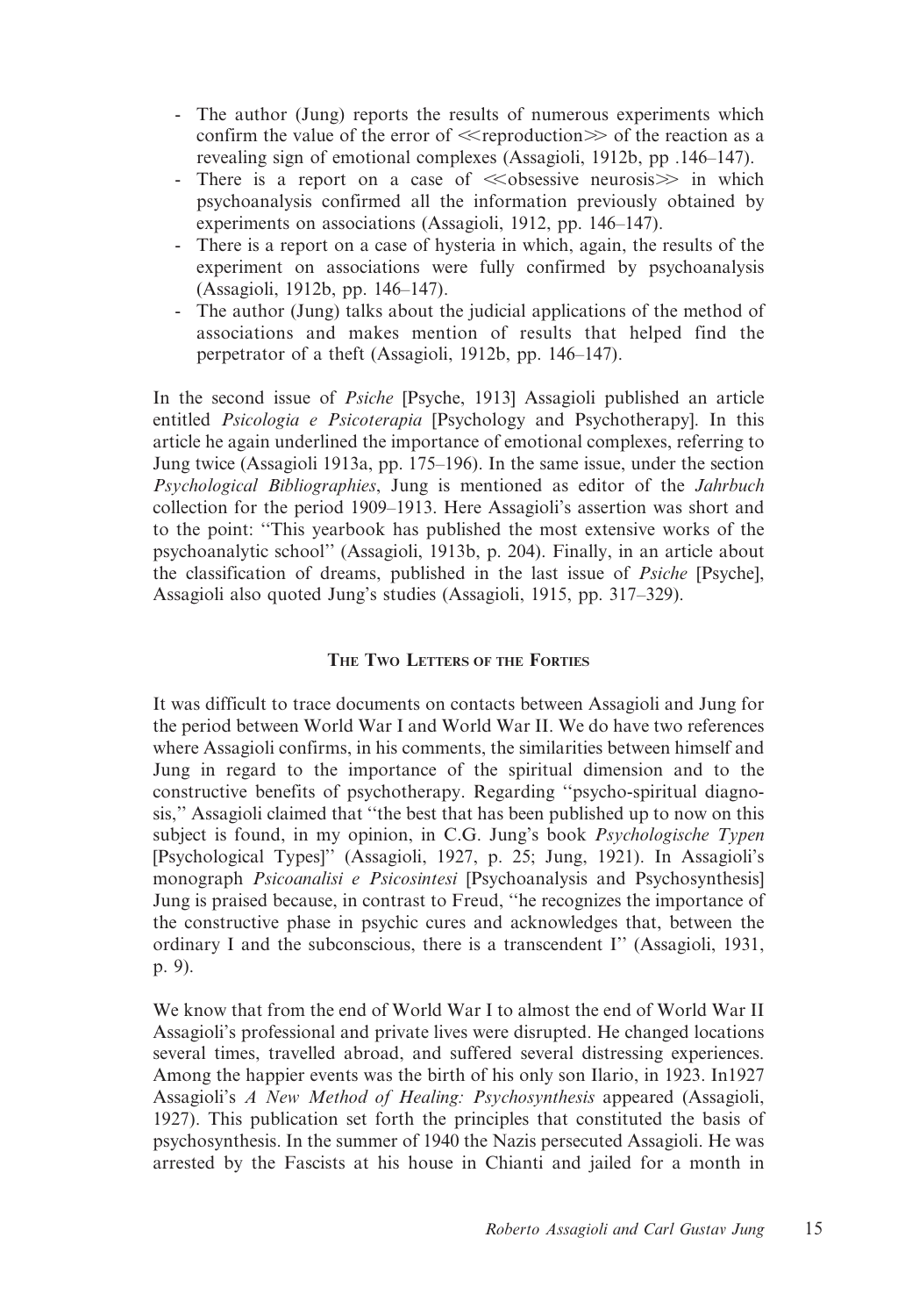August. He was subsequently forced to go into hiding. He mentions this in a letter of September 1944 addressed to a circle of friends including Jung. It is now preserved in the Zürich ETH-Bibliothek, Wissenschaftliche Sammlungen [The Zurich ETH Library, Scientific Collection]. Even though the war was not yet over, he expressed optimism for the present and future, both for his own family and for humanity. The letter reads:

''Dear friends,

Wishing to resume the good bonds that linked us in the past as soon as possible, I thought I'd start by sending you this first collective letter, because of the practical limitations of the moment. I am glad to be able to inform you that my family and I are alive and free. The Germans and the fascists honored me (if not pleased me) by coming to look for me personally; so I had to play hide-and-seek with them for several months in the Catenaia Alps (in the Province of Arezzo) and in the upper Tiber Valley. With the help of God and various good people (local friends, peasants, a parachutist and various other Englishmen with whom I partly shared my fate), the seekers always arrived too late… Our house at La Nussa, Capolona, was ransacked and blown up with dynamite. On the floor of the cellar I found piles of my writings and notes representing over 35 years of my work, all in a mess. I have started cleaning up and putting them in order. We are temporarily housed in the part of the farm that was less damaged by the grenades. We have no news yet about Villa Serena. I am prepared for the worst because even there I had… a bad political reputation. As many of you know, I was arrested there in 1940, accused of raising and spreading prayers for peace and other internationalist crimes.

I'm not ready yet for making specific plans for the future. When I can, I will take a trip to Rome and to Florence. In the first relatively quiet months of "secret life" (Autumn 1943-Winter 1944) I worked on the revision of my writings in Italian so as to be able to gather them in two or three volumes, and on the writing of a book in English on Psychosynthesis. I also wrote an essay: Politica e Psicologia – Le vie della ricostruzione. [Politics and Psychology - The Ways of Reconstruction] (Assagioli, 1944). At the moment I have various trying practical problems that I must resolve, but I have resumed also my spiritual and cultural activities and I propose intensifying and extending them as the opportunity to do so presents itself. I feel the inner call - and adhere to it with the whole of my being - to carry out my small part in the big and joyful task of individual, national and worldwide renewal. There are wonderful possibilities which can be developed if all of us are willing and able to do our part, in harmonious cooperation with men and women and groups of good will'' (Giovetti, 1995, p. 58).

With hindsight it is reasonable to assume that damage to Assagioli's properties during the war may have destroyed a number of documents related to his previous correspondence with Jung. In January 1946 Assagioli wrote another letter, this time addressed only to Jung, hoping that Jung could help him enter Switzerland in order to accompany his son, affected by tuberculosis, to the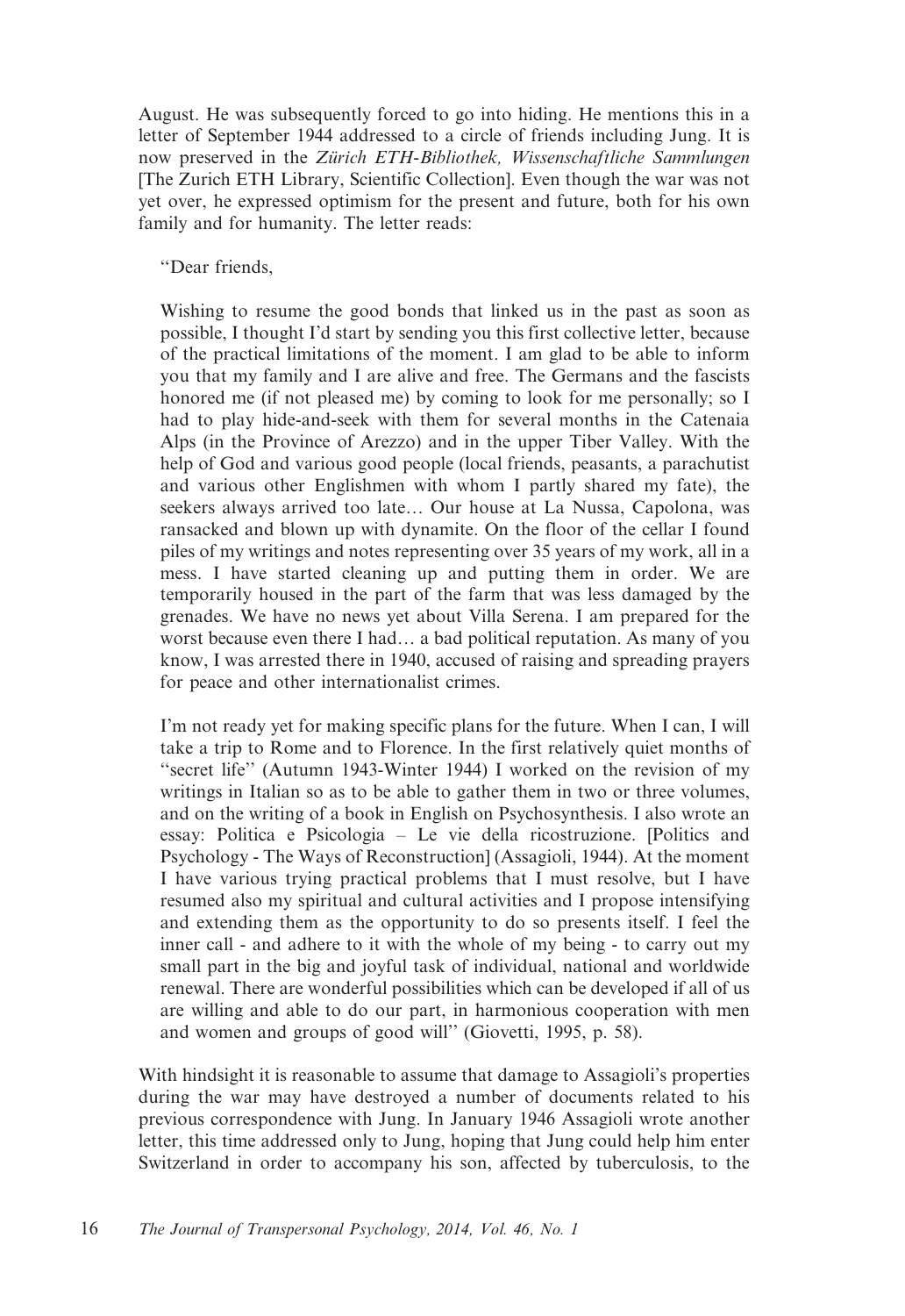sanatorium in Leysin (French Switzerland). Here follows the published English translation of the entire version of the original letter, which was written in Italian:

''Capolona (Arezzo)

January 18 1946

Illustrious and dear Colleague,

Remembering your kind welcome when, in 1939, I passed through Zurich on my return from England to go back (imprudently!) to Italy, I take the liberty of writing to you to give you my news and ask a small favor.

My family and I survived the tumult of war but we underwent persecution and danger, as I mentioned in the ''Letter to my friends'' [original underlining] which I enclose (Giovetti, 1995, p 58). In it, however, I do not mention a great difficulty and complication we had during the war years: the serious illness of my son, affected by pulmonary tuberculosis. Nevertheless he resisted the discomforts in a surprising way and since 1944 has greatly improved.

Now he has been offered a very favorable opportunity to speed his recovery: the ''European Federation of Relief to Students'' will almost certainly include him in the group of twenty Italian students to whom it offers hospitality and treatment for six months in the University Sanatorium of Leysin. He would very much like me to accompany him there and I also wish to do so, in order to be able to speak to colleagues at the Sanatorium with regard to his treatment, etc. It seems hard to get an entry permit from the Swiss authorities, but the Committee of the ''Federation'' hopes to obtain that by appointing me, as a physician, to chaperone the whole group of students. However, the Federal Authorities might ask some important Swiss citizen for information and references about me. Therefore I took the liberty of giving your name, so if they ask you about me I hope you will say that I'm not an ''undesirable'' guest for a short stay in Switzerland!

Besides all this - since, as you know, I have always followed your work as a brilliant pioneer in the field of psychology with deep appreciation and admiration I would like to know what you have been engaged in during these years and if you have published new writings, so that I can obtain them during my trip to Switzerland.

Please forgive me for disturbing you and accept my best wishes and most cordial greetings,

Your devoted Roberto Assagioli.''

(Berti, 1988b, p. 36; Giovetti, 1995, pp 30–31; Holzknecht, 2006, p. 99).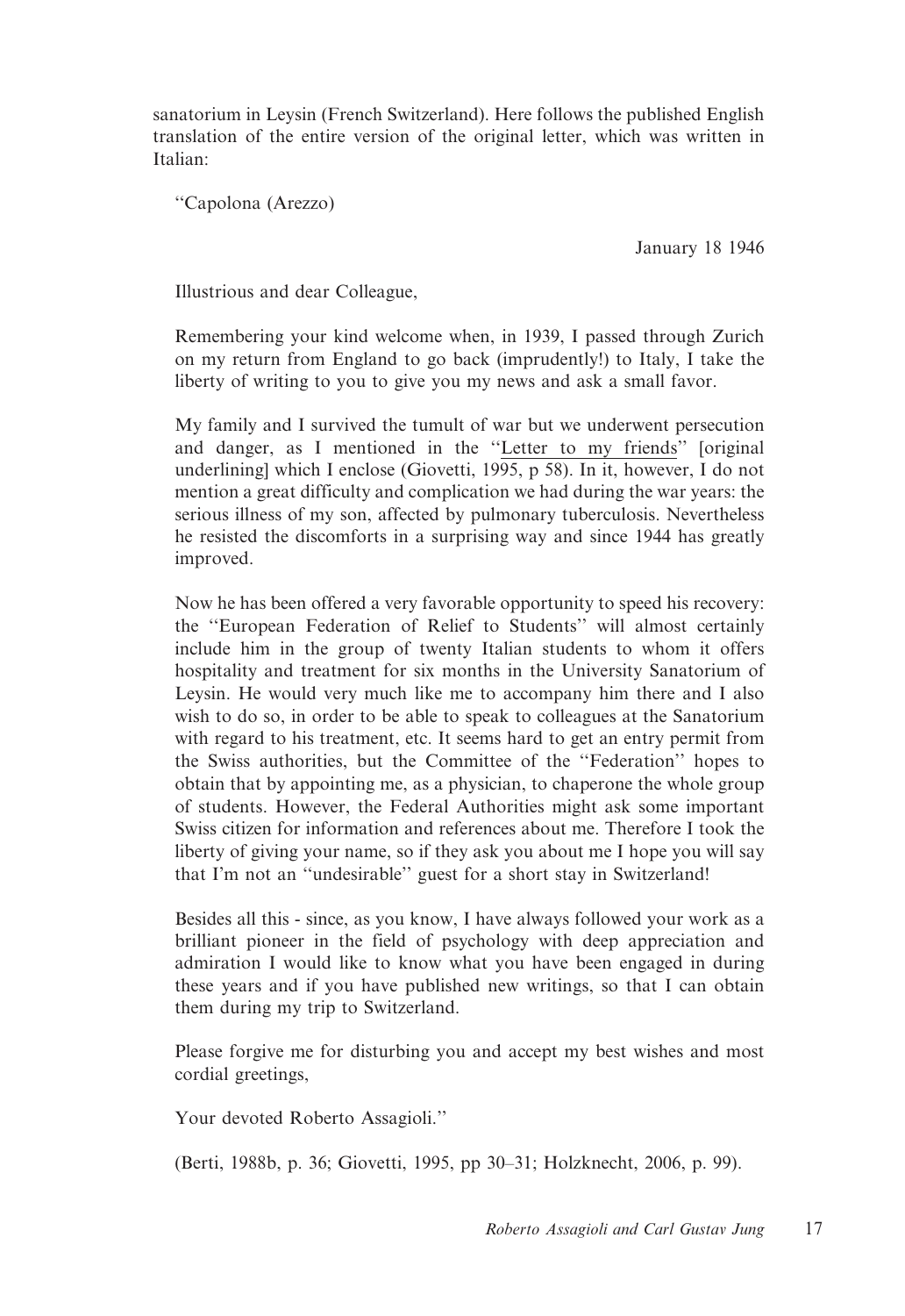These two letters, especially the second, demonstrate that Assagioli's relationship with Jung involved not only professional but also personal matters and that, despite the lack of written evidence, it lasted for a long time. It is possible that much documentary material was destroyed in the war years. Tragically, despite all efforts made, including the Swiss transfer to the sanatorium in Leysin mentioned in his letter to Jung in 1946, Assagioli's son died prematurely of tuberculosis in 1951 at the age of 26. Assagioli's professional esteem for Jung continued, as we can see from the 1966 Lectures.

### THE 1966 LECTURES

Three lectures given by Assagioli at the Institute of Psychosynthesis in Florence in 1966 were translated from Italian into English and published in a booklet entitled Jung and Psychosynthesis (Assagioli, 1967b). The booklet was edited by the New York Psychosynthesis Research Foundation. The first lecture is about the structure of the human psyche. Assagioli begins by honoring Jung both as a man and as a representative of his profession. In thus honoring Jung, he gives expression to reflecting the rapport that distinguished their relationship over the years, although their respective differences are evident. Assagioli speaks well of Jung's commitment to a scientific perspective based ''on the ground of psychological experience and the empirical method'' (Assagioli, 1967b, p. 2). At the same time he notes Jung's ''unwillingness to admit a substantial reality transcending the strictly psychological sphere''(Assagioli, 1967b, p. 2), and he continues: ''But this limitation of his shows how unjust was the accusation of 'mysticism' (…). Such a charge reflects a lack of comprehension both of Jung and mysticism. […] The mystic believes firmly in the existence […] of a Universal Spirit; he is convinced of being […] in a state of union with that transcendental Reality. Jung, on the contrary, assumes an agnostic attitude towards it; he admits the *subjective* 'psychological' reality of the experience, but maintains that its essential, transcendental reality cannot be regarded as demonstrated'' (Assagioli, 1967b, p. 2).

Referring to the structure of the psyche, Assagioli notes the importance given by Jung to the complexity of psychic nature, noting in particular that for Jung the psyche consists of relatively autonomous parts, including a number of personae or masks, which correspond to social functions and interpersonal social roles. It is noteworthy that Jung's account of *personae* is similar in some respects to the account of sub-personalities in psychosynthesis (Assagioli, 1973b). The two accounts differ, however, in that psychosynthesis holds that sub-personalities are not only relational and social but also include components of the "inner personality" or anima (Latin for soul), whereas Jung spoke of the *anima* primarily in contrast to the *persona* (Latin for mask).

Assagioli also compares his own approach to psychic functions to Jung's. The similarities in their approaches lie in the importance they both give to the concept of function in the psychic life of individuals. For Jung, there are four fundamental functions: sensation, feeling, thought, and intuition. Assagioli accepts these four and stresses in particular the importance of intuition, which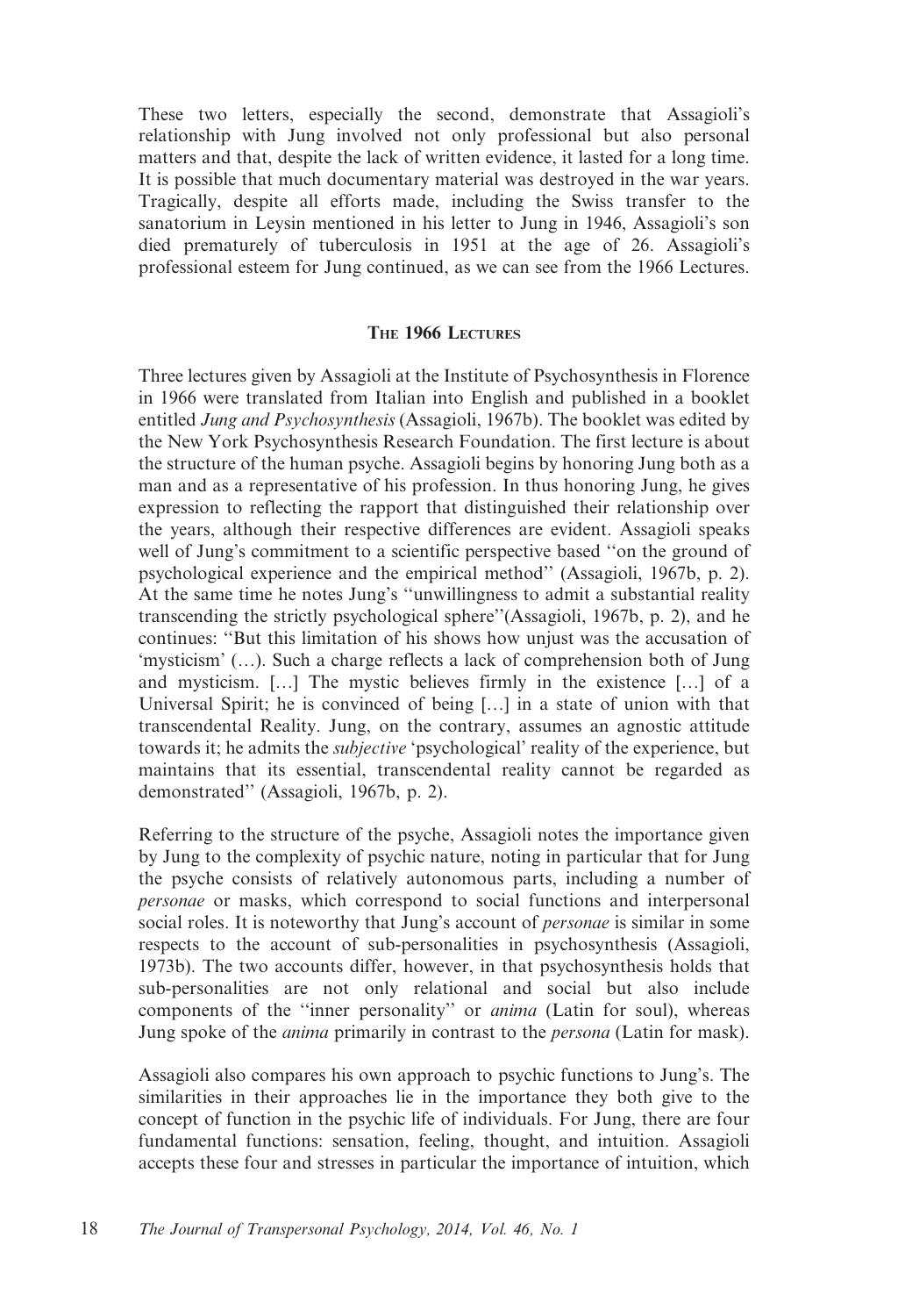he considers underemphasized in other models. In noting these similarities, Assagioli also points out differences between Jung's model and the psychosynthesis model. The primary difference is that psychosynthesis identifies seven functions, adding imagination, impulse-desire, and will to the four functions identified by Jung. In psychosynthesis the will occupies a special place among the functions, since it is closely related to the I and Self: ''the subject, the experience of the center of consciousness'' (Assagioli, 1967b, p. 4).

Jung combines each of the four psychological functions (sensation, feeling, thought, and intuition) with outward (extraverted) and inward (introverted) orientations and in this way arrives at eight psychological types (Assagioli, 1967b). Assagioli takes a different approach. He extends the number of functions and makes different use of the connections between types and functions. Jung gives more importance to extravert and introvert orientations. Assagioli recognizes extravert and introvert as an important pair of orientations, but he recognizes other pairs as well, for example, passive/active and supra-version/subversion orientations. Overall he distinguishes seven fundamental human types: will, love, active-practical, creative-artistic, scientific, devotional, and organizational. Finally, it should be noted that for Assagioli the will type and the creative-artistic type and the functions of will and imagination have an independent importance that Jung does not consider.

This first lecture also looks at the concept of the unconscious. Assagioli mentions the following point of similarity with Jung: ''the unconscious has no 'personal centre'. This is in agreement with psychosynthesis, which warns against the tendency to make an 'entity' of the unconscious, almost a personality, more or less in accord or in contrast with consciousness'' (Assagioli, 1967b, p. 8). Psychosynthesis recognizes the importance of Jung's contribution regarding the collective unconscious and Assagioli agrees with Jung in conceiving it as a vast area outside the individual sphere, containing multiple levels from the biological to the spiritual. However, for Assagioli, the archetypical collective experience should not be confused with the spiritual sphere, which he locates on a different, transpersonal level of the unconscious. At the end of this first lecture Assagioli credits Jung for having highlighted human spiritual needs and for recognizing that some psychopathological disturbances may in part be related to the absence of spirituality in one's life. Jung was keenly aware of the psychological value of spiritual experience even though he never acknowledged the direct experience of a metaphysical spiritual reality. He considered himself agnostic to the point of declaring that God is a psychological function of the individual. Moreover in his unpublished notes (Assagioli, 1976, 10.2.2,73) refers to Jung who, when asked if he believed in God, replied: ''I could not say I believe, I know! I have had the experience of being gripped by something that is stronger than myself, something that people call God.'' (Jung, 1955, p. 38).

Assagioli comes back to examining the spiritual dimension in his second lecture. In this lecture, "Therapy," Assagioli outlines his substantial agreement with Jung in opposing ''pathologism.'' He considers human beings to be fundamentally healthy, even if they may temporarily suffer physical or mental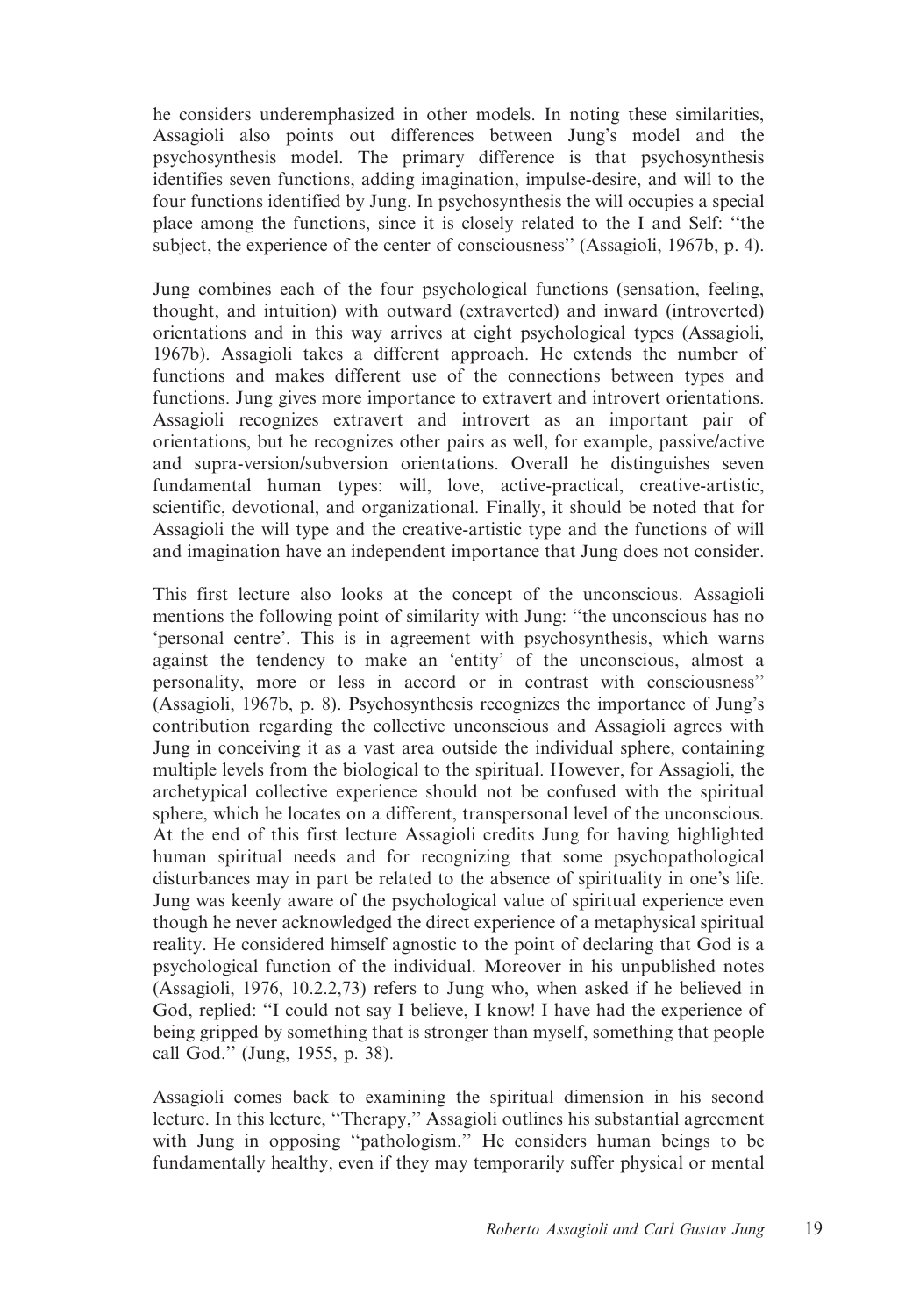harm or experience a temporary malfunction. He explains that the important thing is not to judge whether people are healthy or sick, but rather to help them integrate in a complementary way potentialities that may seem opposed to their sense of self. This point is in agreement with Jung's statement: ''I prefer to understand man in the perspective of his health'' (Jung, 1953, p. 180). Additionally, in his unpublished notes (Assagioli, 1976, 10.2.1, 73), referring to the therapeutic approach, he quotes Jung, who stresses ''the importance of the conception of the world and the categories of value which derive from it'' (Jung, 1953, p. 243). Therefore Jung and Assagioli agree with the need to adapt methods and therapeutic techniques to the specific situation of each individual patient (Assagioli, 1967b).

In psychosynthesis, as in analytical psychology, the goal of therapy is to reconstruct and integrate the personality. Assagioli emphasizes that this goal is evident in the synthetic character of Jungian therapy. ''In fact this aims at producing a profound transformation of the personality and its integration by means of what Jung called the 'process of individuation' '' (Assagioli, 1967b, p. 12). The process of individuation has therefore a ''goal shared by psychosynthesis itself'' (Assagioli, 1976, 10.2.1, 73).

Another similarity concerns the phases of the psychotherapeutic process that Jung subdivides as follows: [the numbering in this list comes from Assagioli's original text of 1967]:

- 1. Clarification as awareness of the contents of the unconscious
- 2. Conscious assimilation of unconscious elements and tendencies
- 3. The discovery of the Self
- 4. The transformation of the personality
- 5. The integration and synthesis of the personality

Assagioli states how closely ''Jung's 'therapeutic program' is akin to that of psychosynthetic therapy'' (Assagioli, 1967b, p. 13). He also identifies other points of comparison between the two psychotherapeutic methods. For instance he notes that Jung's approach to dream analysis recognizes dreams of importantly different types, including in particular ''prospective'' or ''constructive'' dreams, which point to the solution of conflicts and the way to integration. He says that Jung's approach is in this respect ''against stereotyped interpretations of the 'dreambook' variety'' because the symbol is considered a carrier of many meanings. Assagioli recognizes the similarity of this approach to the oneiric dimension to the approach of psychosynthesis, even though in psychosynthesis a subdivision into various levels (collective, personal, transpersonal) is preferred. Another similarity is that both Jung's theory and psychosynthesis value imaginative techniques, for example, the use of symbols and expressive techniques such as free drawing. In turn, a principal difference is that analytical psychology prefers a more spontaneous use of the imagination (active imagination), whereas psychosynthesis prefers more structured and guided techniques of imagination (e.g., guided imagery and symbolic visualization).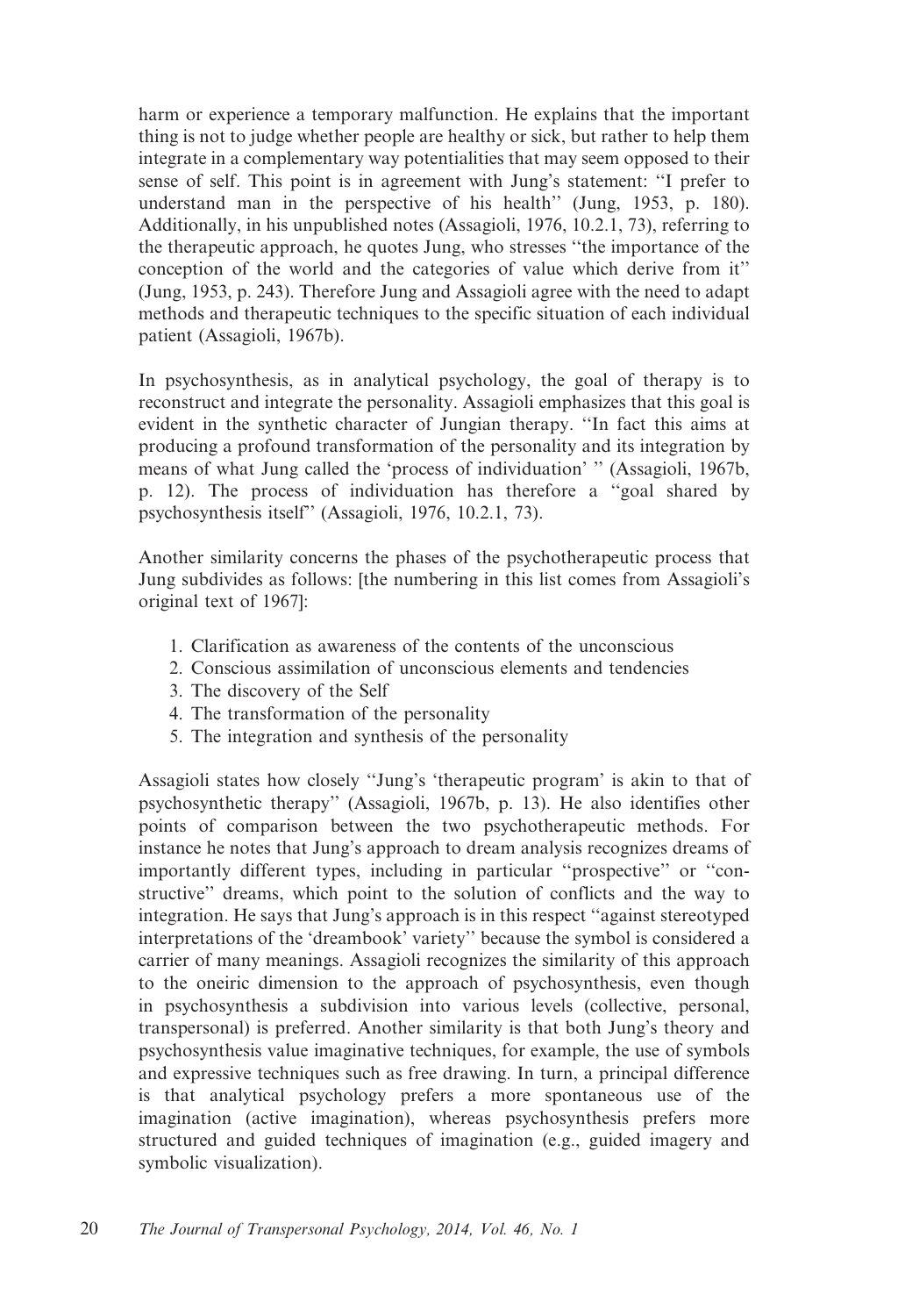The concept of the Self is central in both models. Assagioli presents Jung's concept, explaining that for Jung the Self is (a) an intermediate meeting point between consciousness and the unconscious and (b) an ''archetypal figure'' the idea of which is a warranted psychological assumption but not one that can be scientifically verified. In contrast, psychosynthesis ''regards the Self as a reality, rather like a living Entity, direct and certain knowledge or awareness of which can be had […] [The Self is] one of those immediate data of consciousness (to use Bergson's expression) which have no need of demonstration but bear with them their own evidence'' (Assagioli, 1967b, p. 15).

Jung gives special weight to the psychotherapeutic relationship and within it highlights the importance of transference in the psychotherapeutic process. Assagioli's view is that the Jungian concept of transference is neither clear nor unequivocal. In Die Psychologie der Übertragung [The Psychology of Transference] Jung himself states: ''The problematic character of the transference is so complex and many sided that I lack the categories needed to offer a systematic exposition of it'' (Jung, 1971, p. 229).

According to Assagioli, in psychosynthesis the psychotherapeutic relationship is best understood by distinguishing four principal aspects: (a) transference in the original Freudian sense, (b) the therapeutic situation, that is, the conscious, real relationship in which the therapist functions as guide, (c) a human relationship between patient and therapist that includes psychological interactions on various levels of a conscious, authentic sort and (d) the resolution of the relationship, which includes a transitional stage bringing an end to the treatment (Assagioli, 1967b, pp. 18–19).

Assagioli's third and last lecture is entitled ''Therapy and Education.'' At the beginning of the lecture Assagioli addresses the psychotherapeutic process in psychosynthesis and analytical psychology. He says, ''the transformation and integration of the personality often occur spontaneously as a result […] of the creative and synthesizing action of the symbols that emerge from the unconscious. Jung does not advise the active intervention in this process either of the therapist or of the will of […] the conscious 'I'. Psychosynthetic therapy, while fully recognizing the importance of the spontaneous processes [...], believes that these processes can be promoted and effectively assisted by the co-operation of the conscious personality. This action is performed by what constitutes the center, the dynamic element that is the conscious and active subject, using his will'' (Assagioli, 1967b, p. 20).

In psychosynthesis two main reasons support the importance of the client's cooperation and conscious engagement in the therapeutic process. Firstly, these kinds of efforts on the part of the client help to contain and control the energies emerging from the unconscious and thereby help to facilitate a constructive reorganization of these energies. Again, these examples highlight the importance of active techniques in psychotherapy. Secondly, active collaboration has ''the advantage, sometimes the necessity, of developing the psychic functions that have remained at primitive, infantile levels […] or [that have been] inhibited by repression" (Assagioli, 1967b, p. 21). In making this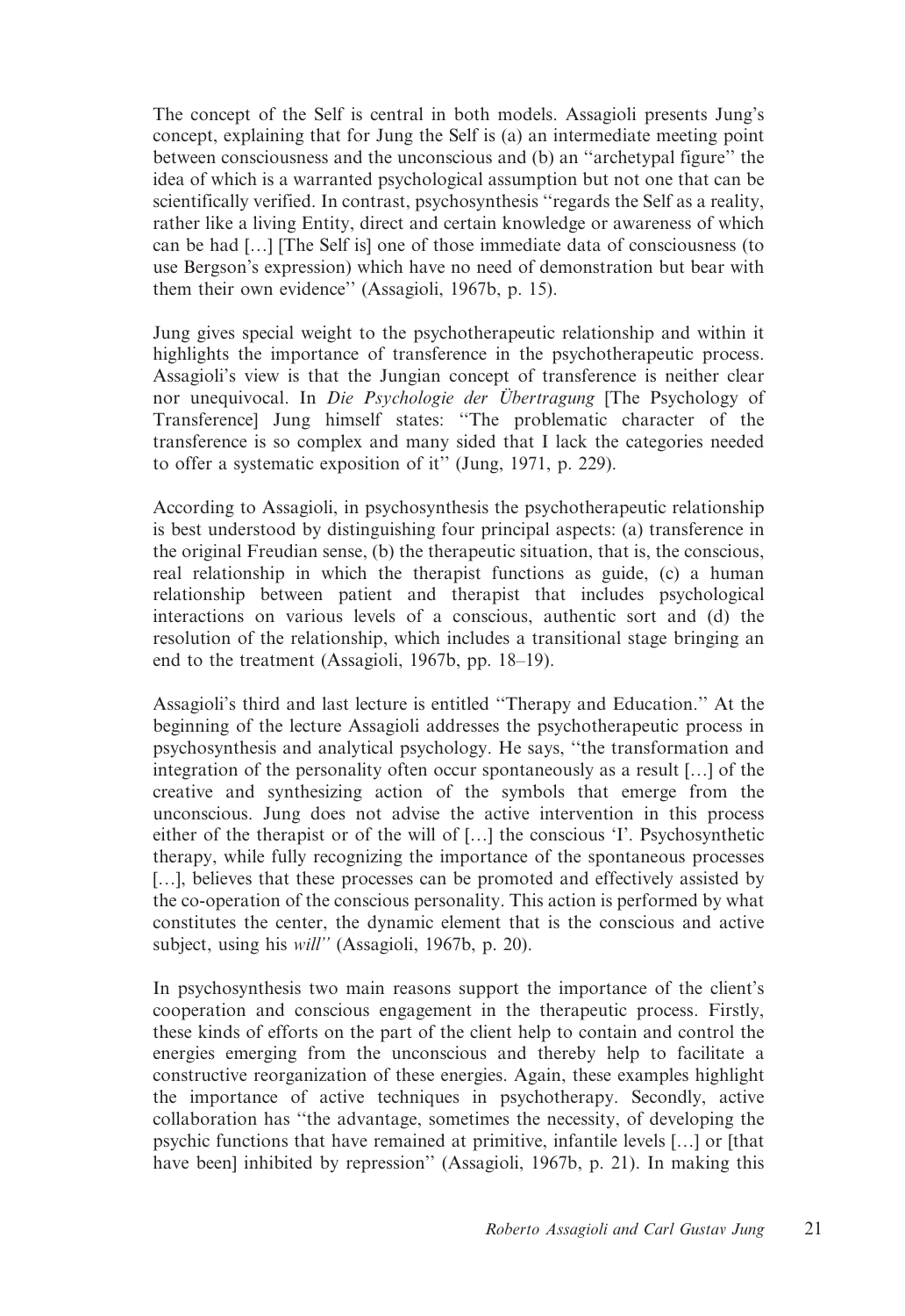point, Assagioli reaffirms his agreement with Jung regarding the benefits of expressing and satisfying spiritual needs in psychotherapy.

Assagioli continues his lecture by stressing the great importance that psychosynthesis places on the use of active techniques in psychotherapy. The therapist encourages and guides the patient, helping the patient learn how to practice these techniques by himself. In this methodology, therefore, the use of the will is central and involves the patient taking responsibility in the process.

Assagioli describes the active techniques, placing them in three groups: psychophysical, psychological, and psychospiritual. He stresses the importance of the educational applications of these techniques from the perspective of psychosynthesis and notes agreement and disagreement on this point with Jung's model. Assagioli quotes Jung who expresses disappointment at ''not being able to have other educational resources available'' (beyond psychoanalysis) (Jung, 1953, p. 148) and he adds that ''this affirmation is an avoidance: if he wanted there were the various 'active techniques' that he could well have used!'' (Assagioli, 1976, 10.2.1, 73). He refers explicitly to Jung's lessons collected in ''Analytical Psychology and Education,'' a contribution to be found in the publication entitled ''Contributions to Analytical Psychology'' (Jung, 1928). The Jungian concepts supported by Assagioli pertain specifically to the educational method for understanding subjective experience and to the need for educators (parents, teachers, etc.) to deal consciously with personal psychological themes, without repressing or avoiding them (Assagioli, 1967b).

Assagioli also supports Jung's approach to the educational problems of gifted children (Jung, 1943). In fact he dedicated much attention to this subject, applying psychosynthesis especially to the education both of gifted and supergifted children (Assagioli, 1988b). Remarking on their affinities also in this area, Assagioli quotes Jung (Assagioli, 1967b) referring to gifted children who erroneously may appear to be lazy, negligent, or distracted. Jung warns against the failure to recognize the talents of such children because it incurs the risk of delaying their intellectual development and possibly leads to their talents being used in destructive and antisocial ways. On this matter Jung also gives importance to what he calls the gifts of the heart, in addition to the gifts of the head, which may be unbalanced (Jung, 1943). In agreement with Jung this perspective meets Assagioli's call for an integral and differentiated education of particularly gifted children (Assagioli, 1988b).

In the final part of this lecture Assagioli looks at ''the problems and methods of inter-individual relationship from Jung's standpoint and that of psychosynthesis'' (Assagioli, 1967b, p. 26). He concurs with the Jungian idea of individuation, which ''presupposes a unification with oneself and therefore with humanity, of which everyone carries a particle within him" (Jung, 1953, p. 228). For Jung this two-fold unification is seen as involving a conflict between personal life and the collective pressure exerted by modern social life. Although Assagioli admits there is ''a great deal of truth in all this, […] We must recognize that the individual and the mass are included in the extensive sphere of human relations, forming a part of the normal life of man […], a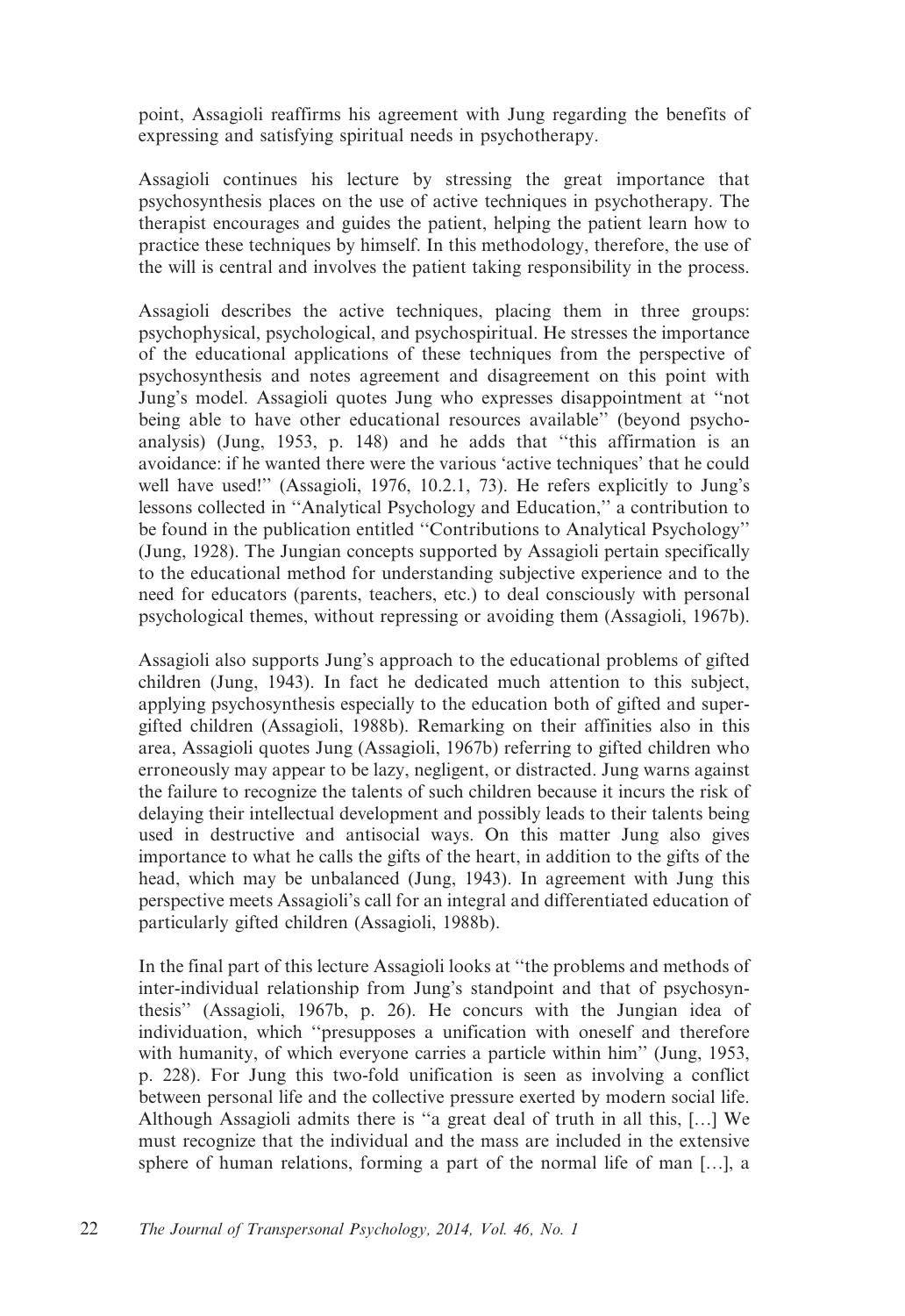being both social and sociable'' (Assagioli, 1967b, p. 27). In this affirmation there is a connection with the essay ''Politics and Psychology'' quoted by Assagioli in his Letter to Friends (Assagioli, 1944; Giovetti, 1995, p. 58). In that essay Assagioli, still during the troubled war years, expresses his wide vision and yearning for a global and planetary perspective. He considers the analogy of the individual psychosynthesis process with the evolutionary process of larger groups, extended to nations and the whole of humanity. As with the individual he foresees the various dimensions of larger groups to be taken into account, also for pragmatic and political applications. He addresses the personal dimension together with the ancestral archetypical roots in accordance with Jung, but he refers again particularly to a transpersonal development and a global psychosynthesis of these larger contexts, toward a broader reconstructive and healing process.

Assagioli suggests a series of methods that in practice help to overcome difficulties in relationships. Without specifically enumerating them he divides them into ''Preliminary Methods'' and ''Positive Methods.'' These methods seek to bring into balance the excessive tendency ''to self-assertion and overevaluation of success in the external world'' on the one hand, and the use of goodwill, a cooperative attitude, and solidarity with one's fellows on the other (Assagioli, 1967b, p. 27). Assagioli sees in Jung's approach a ''lack of any social aspect and of an inter-individual psychosynthesis'' (Assagioli, 1976, 10.2.1, 73). He affirms that ''achieving interpersonal and group psychosynthesis (also called inter-individual and social psychosynthesis) is an important, indeed an indispensable objective of psychosynthetic therapy and education'' (Assagioli, 1967b, p. 28).

### THE LAST INTERVIEWS

In Spring 1974 the elderly founder of psychosynthesis was interviewed for two different journals by foreign journalists, Sam Keen and Beverley Besmer. The interview by Sam Keen for *Psychology Today*, published in December 1974, is the one most frequently quoted and the one to which we referred in earlier sections of this paper. Among the many questions Keen put to Assagioli in that interview was one asking about his relationships with Freud and Jung. Assagioli confirmed that he had never met Freud in person, although he had corresponded with him, and that his relationship with Jung was deeper: ''With Jung, I had a more cordial relationship. We met many times during the years and had delightful talks. Of all modern psychotherapists, Jung is the closest in theory and practice to psychosynthesis'' (Keen, 1974, p. 101).

Keen also asked Assagioli to compare his psychological theory with Jung's. This was Assagioli's answer:

In the practice of therapy we both agree in rejecting 'pathologism,' that is, concentration upon morbid manifestations and symptoms of a supposed psychological 'disease'. We regard man as a fundamentally healthy organism in which there may be a temporary malfunctioning [….] The task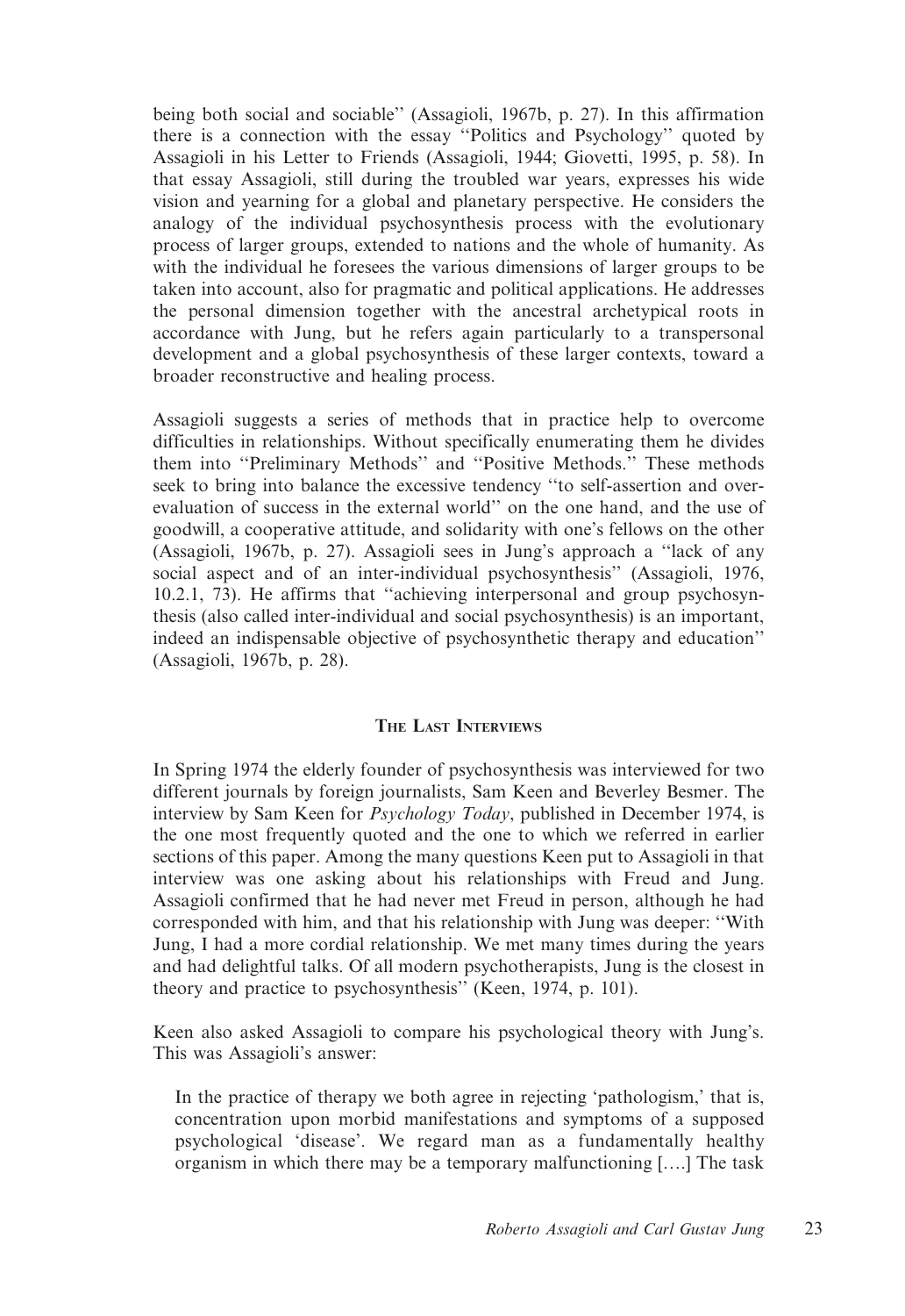of therapy is to aid the individual in transforming the personality and in integrating apparent contradictions. Both Jung and I have stressed the need for a person to develop the higher psychic functions, the spiritual dimension. (Keen, 1974, p. 101)

After making this point, Assagioli clarified the differences between his and Jung's account of psychic functions:

Jung distinguishes four functions: sensation, feeling, thought and intuition. Psychosynthesis says that Jung's four functions do not provide for a complete description of psychological life. […] We hold that imagination or fantasy is a distinct function. There is also a group of functions that impel us toward action in the outside world. This group includes instincts, tendencies, impulses, desires and aspirations. And here we come to one of the central foundations of psychosynthesis: there is a fundamental difference between drives, impulses, desires and the will. We place the will in a central position at the heart of self-consciousness or the Ego. (Keen, 1974, p. 101)

The interview conducted by Beverly Besmer in April 1974, published in the same year in *Interpersonal Development*, also contains a short reference to Jung, this one a critical reference. The context for the reference is provided by Assagioli's detailed answer on the concept of the unconscious, which psychosynthesis divides into different levels. In this context Assagioli says that a similar division of the unconscious into levels is not found in other models, including the Jungian, although Jung is to be credited for having identified the collective unconscious. According to Assagioli, therefore, Jung's account of the unconscious, although groundbreaking, is inadequate:

For instance his doctrine of the archetypes includes both archaic primitive concepts and higher ideal models, which bear affinity with Platonic Ideas. Thus when he speaks of 'unconscious', he doesn't make clear the difference between its various levels (Besmer, 1974, p. 219).

### **DISCUSSION**

Our general conclusion is that the personal relationship between Assagioli and Jung was positive and long lasting. This conclusion, we believe, is warranted despite the previously mentioned limits in the documentary material, especially for the period 1916–1943.

On the basis of the unpublished and undated notes preserved in the Assagioli Archive of the Institute of Psychosynthesis in Florence, we can now restate how Assagioli thought of his model in comparison with Jung's. As Assagioli specified, some similarities and differences between the models can be found in areas of common interest about which Jung was ambivalent or contradictory. In his unpublished notes Assagioli mentions that one such area, this one outside psychology, is astrology. He says that both he and Jung recognize a ''correspondence between the date of the positions of the stars and the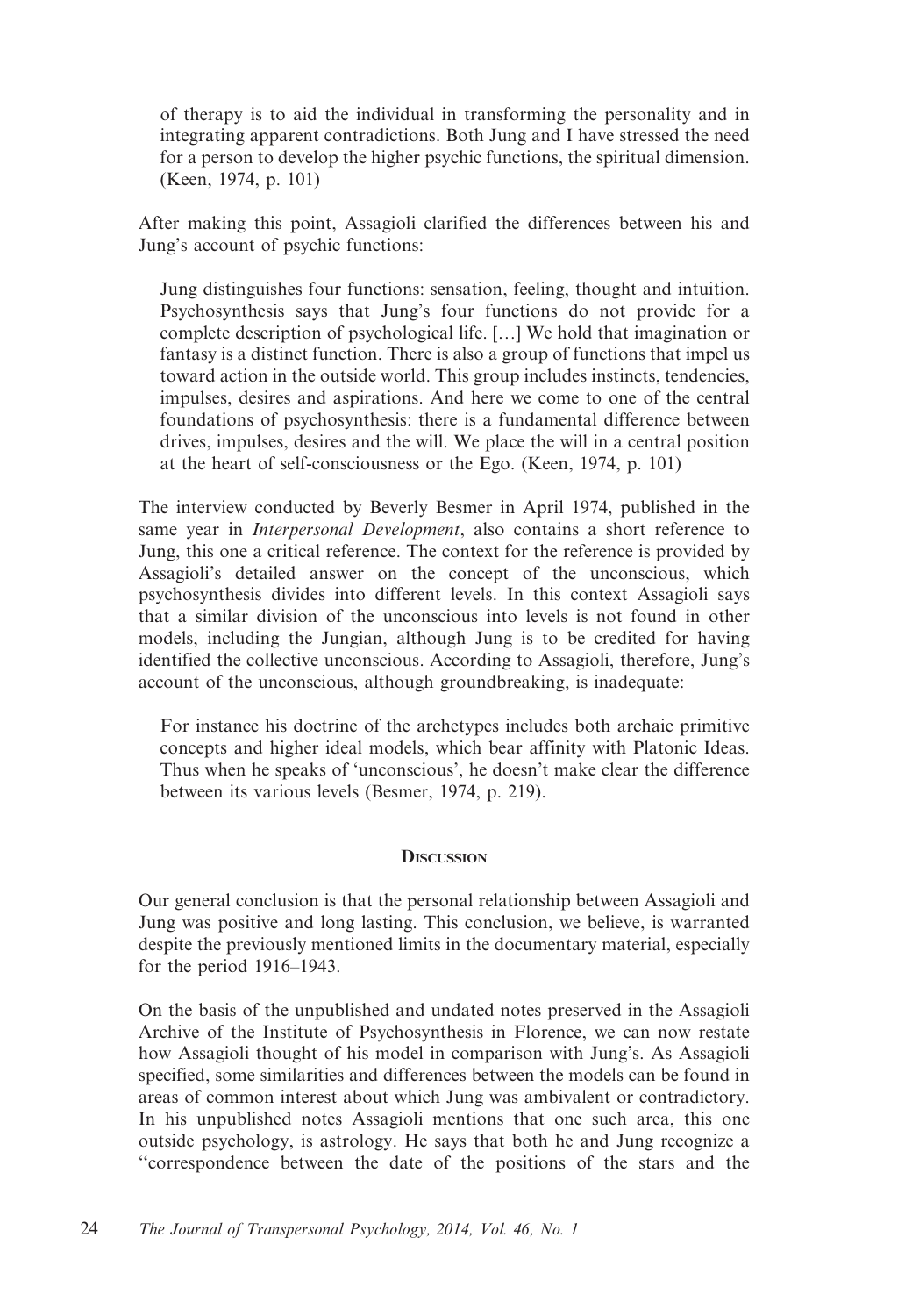psychological characteristics of the subjects, without, however, taking a position with regard to the possibility of a cause-effect relationship.'' (Assagioli, 1976, 10.2.2, 73). Assagioli believes that such correspondences between astrology and psychology can be understood in terms of the notion of ''synchronicity,'' a notion developed by Jung with the physicist Pauli.

Assagioli praised Jung for having the following admirable qualities of mind and character:

Understanding of the relativity of belief and recognition of not knowing; intellectual modesty and plasticity; openness to the new and the curiosity of an explorer; absence of authoritarianism […] and respect for the subject's individuality; appreciation of religious and spiritual potentialities and values; and understanding of the goal of individuation. (Assagioli, 1976, 10.2.1, 73)

Still in this collection of unpublished notes, in the section on Jung (Spirituality-Religion) (Assagioli, 1976, 10.2.2, 73), we found excerpts from a letter that Jung wrote in 1960 and which Assagioli partly transcribed. From these excerpts we can infer the two men's common interest in parapsychology, in particular their interest in the issue of the possible eternity of spirit. The letter postulates forms of parallel existence outside of time, stating that it is difficult to know how to distinguish them from temporal forms. In the same letter Jung affirms: ''it is possible we exist simultaneously in both of those worlds and that only occasionally do we intuit that this might be true. However what exists outside of time is, in my opinion, immutable: it possesses a relative eternity'' (Assagioli, 1976, 10.2.2, 73).

In the Archive's collection of Assagioli's unpublished notes we also found confirmation of the differences between Assagioli and Jung on transpersonal and spiritual issues. In these notes Assagioli criticizes Jung for failing to distinguish between ''archaic (past) and original super-temporal (eternal)'' (Assagioli, 1976, 10.2.2, 73; original underlining). According to Assagioli, the Jungian statement about the reality of the spiritual dimension appears to be in contrast with some of his other observations on this subject. In fact, according to Assagioli, the reality of the spiritual dimension is a matter of important difference in their conceptions of the ''Self,'' which Jung denies is a ''real entity'' (Assagioli, 1976, 3.5.5, 41).

Assagioli agrees with Jung about stressing the importance of spiritual needs, explicitly referring to the ''Vision and vivid spiritual experience during his [Jung's] serious illness in 1944" (Jung, 1967, pp. 194–225). Despite these experiences, according to Assagioli, Jung ''did not draw a real conclusion, a strong faith'' (Assagioli, 1976, 10.2.2, 73); he interpreted his experiences psychologically and identified the spiritual dimension with the collective unconscious. Such interpretation is also evident in Jung's account of occult identities, which according to him are parapsychological and also belong to the collective unconscious. For Assagioli this identification of spirituality with the collective unconscious was too restrictive.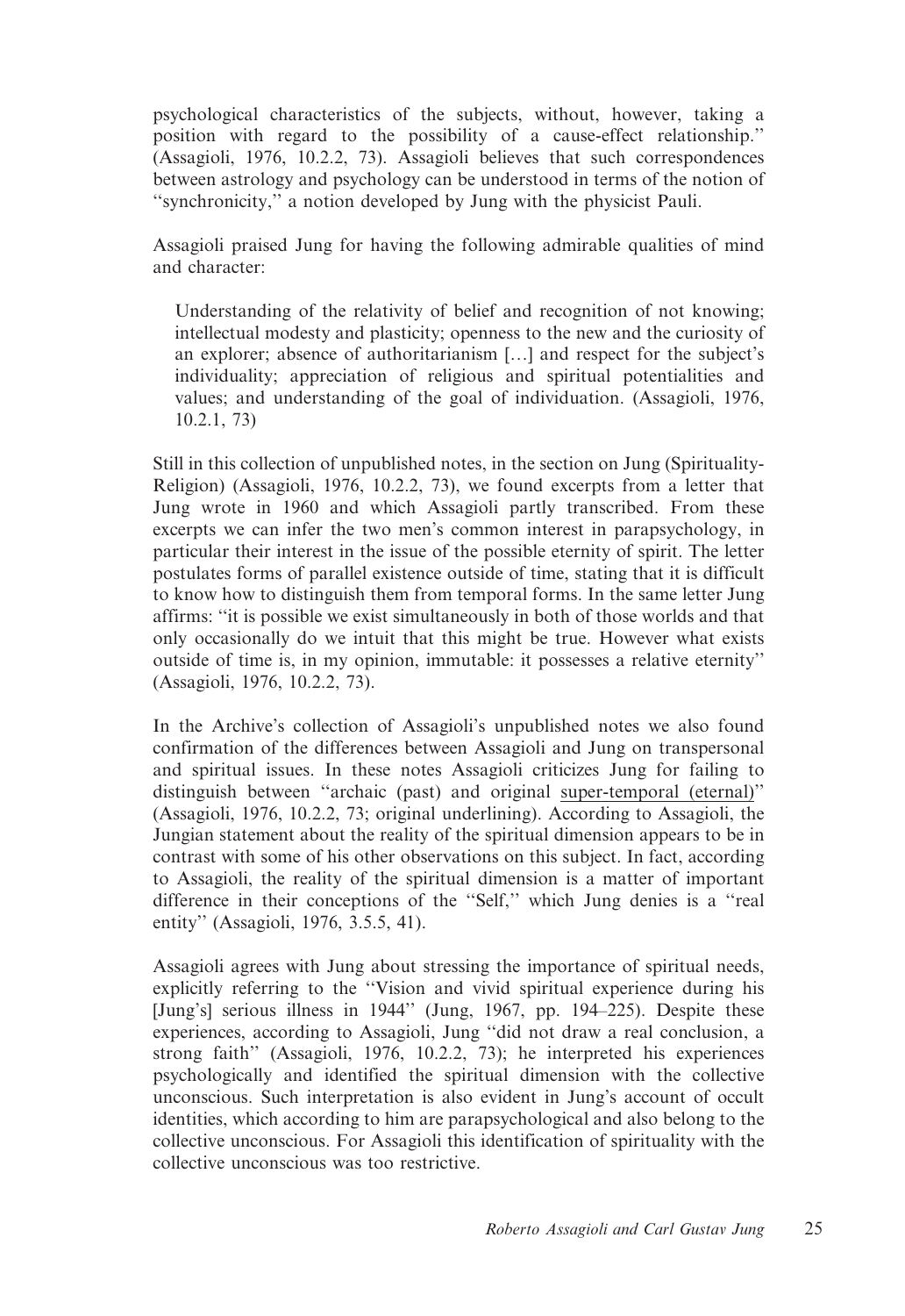Along with the list of Jung's admirable qualities, noted earlier, Assagioli provides the following list of Jung's ''shortcomings'':

Lack of clarity, uncertainty, confusion between the various aspects and levels of the unconscious; lack of a real spiritual experience and therefore a nebulous and defective conception of spirit; lack of any social aspect or inter-individual psychosynthesis; lack of understanding of the role of action in psychosynthesis and lack of appreciation and utilization of the will and therefore of discipline, form, and self-restraint. (Assagioli, 1976, 10.2.1, 73)

In another section of his unpublished notes in the Archive, Assagioli wrote: ''Jung fails to take into account also the very important specific psychic inheritance, i.e., of family [original underlining] ancestral psychic elements'' (Assagioli, 1976, 3.5.5, 41).

Balancing these critical comments, Assagioli provides this more general appreciation of Jung's contribution:

Jung never claimed to give a complete system or definitive conceptions. He has always asserted that psychoanalysis is a new science and still at an infantile stage, or at most adolescent. […] Jung has been a courageous and genius pioneer, who has opened new ways and dimensions to the human mind. His contributions have been of great value, he has most of all liberated us from the narrow limits of objectivism, of purely […] descriptive study. He has immensely expanded the field of psychoanalysis, demonstrating the existence and value of superior functions such as intuition and demonstrating as well the propensity and need for spirituality. […] Thus he successfully invites one to pursue the course of individuation (original underlining), that is, to discover and develop one's own true being, one's own Self. Therefore, he indeed deserves our great appreciation and our deep gratitude.'' (Assagioli, 1976, 10.2.1, 73)

#### **CONCLUSIONS**

We have sought in this article to deepen understanding of the similarities and differences between the psychological models of Jung and Assagioli. Using a wide range of sources, including original unpublished material, we have focused in particular on the transpersonal dimension. In this conclusion we summarize the main points of comparison:

### The Personality, Psychic Functions and Typologies

In both models there is an agreement in viewing the personality as consisting of various psychic types and functions. Two important differences are those between subpersonalities in psychosynthesis and personae in Jung and the distinction of seven functions by Assagioli and only four by Jung. With regard to typology, Assagioli's psychosynthesis distinguishes seven basic human types,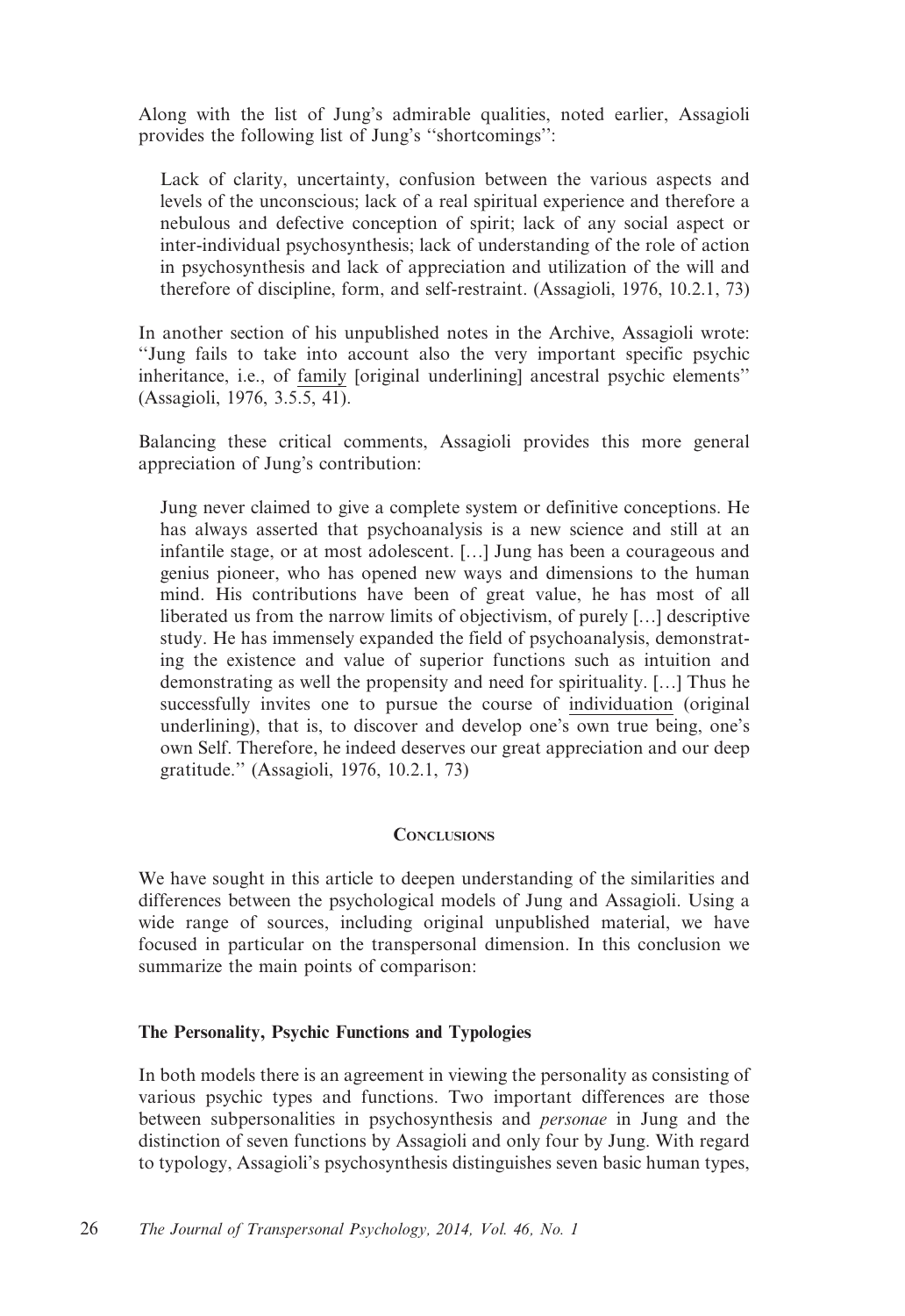each based on a tendency and main quality (Assagioli, 1978), whereas Jung's analytical psychology distinguishes eight main types, each linked to a function and to Jung's dichotomy of introversion and extraversion (Jung, 1921). However, both agree on the utility of a typological description based on fundamental differences, thus avoiding the limitations of a typological classification that is rigid and static (Assagioli, 1973a).

#### Archetypes, Structure, and Levels of the Unconscious

Both Assagioli and Jung share the view that there are different levels of the unconscious. According to Assagioli, Jung does not clearly define the collective unconscious; in particular, he does not sufficiently distinguish its different elements and levels. For example, he places the more primordial and basic levels of the psyche together with archetypes of a spiritual nature, ''confusing the collective and universal'' (Assagioli, 1976, 10.2.1, 73). Assagioli proposes a distinct level for the spiritual dimension of the unconscious, which he defines as the transpersonal unconscious. The transpersonal unconscious goes beyond the activity of the mind in that its contents have an intrinsic reality that can be experienced beyond mental and symbolic modes of thought, even if, as both Jung and Assagioli agree, these modes of thought provide important vehicles for the expression of the transpersonal unconscious (Assagioli 1973b).

### The Self and the 'I'

Both Assagioli and Jung postulate the existence of the Self and the 'I', even though they understand these differently. For Jung the Self is the archetype of archetypes and expresses totality, the union of opposites, most generally the union of consciousness and the unconscious. The Self represents the inner guide to the process of individuation (Jung 1972a). Therefore, for Jung the Self encompasses the whole personality, whereas the 'I', the centre of the field of consciousness and the subject of all conscious personal actions, is subordinate to the Self. So in Jung the 'I' enjoys ''free will in the sphere of consciousness as an expression of a subjective sense of freedom, a sense that finds a limit not only within the surrounding world but also where it conflicts with the reality of the Self'' (Jung 1972a, pp. 183–187).

In contrast, for Assagioli the Self is not an archetype but is rather an ontological reality that can be experienced fully in the union of the individual with the universal (transpersonal Self). Therefore the Self cannot be identified with the whole personality (the Jungian view) but rather should be considered a more inclusive reality. In Assagioli the 'I', the subject of all conscious personal actions, is defined as a level of the Self (personal self ), the experience of which is a reflection of the transpersonal Self. It is that which exercises free will. Assagioli emphasizes the importance of the will throughout the whole of the psychosynthetic process (Assagioli, 1973a). In contrast, although Jung values the role of the will implicitly in the process of individuation and in the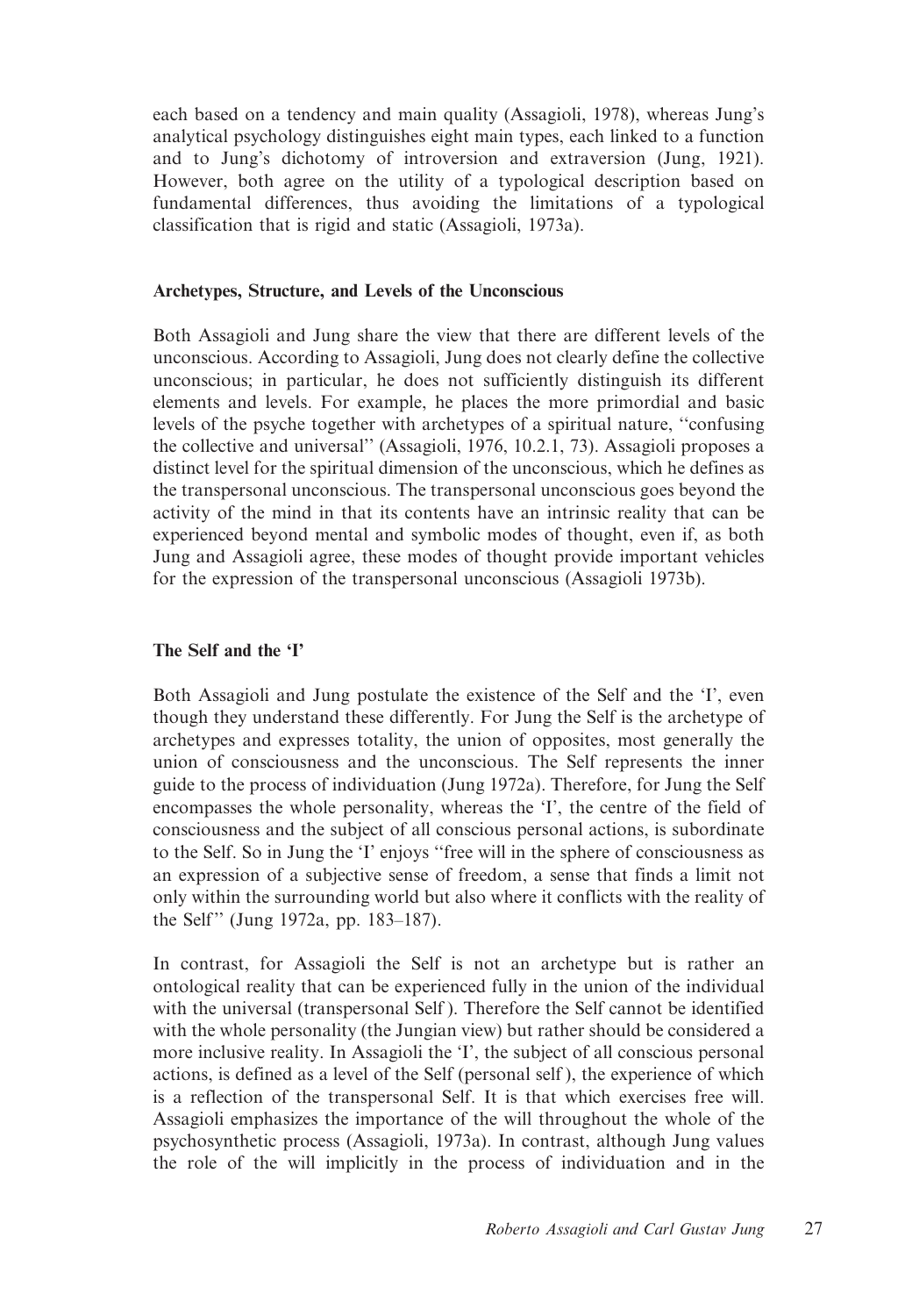functioning of the 'I', he gives it much less attention overall and does not consider it in and of itself to be a function strictly so called.

One final point of difference, this one having to do specifically with Assagioli's theory of the Self and 'I', concerns disidentification, the practice of distancing oneself from the features of one's own personal identity. Assagioli was of the position that this practice is essential to being able to distinguish the Self in its various levels from the contents of the global personality (Assagioli 1973b). In contrast, Jung gave little attention to disidentification.

### The Therapeutic Relationship

Jung places everything within the context of the transference, including both the personal dimension and the collective archetypical dimension, uniting them in the symbolism of an alchemic text. In fact he admits not having known how to treat this subject other than with the help of the symbols of the ''Rosarium Philosophorum'' [Rosary of Philosophers] (Jung 1971). Instead, for Assagioli, the therapeutic relationship is best seen according to the four stages set out in his 1966 lectures on ''Jung and Psychosynthesis'' (Assagioli, 1967b). Jung says that the alchemical concept of coniunctio [conjunction] corresponds to the transference (Jung, 1956, 1967). Assagioli says that ''Jung confuses in the conjunction the relation and the horizontal and vertical [original underlinings] union (hieros-gamos) between personality and Soul, between Ego and Self'' (Assagioli, 1976, 10.2.1, 73). Notwithstanding this difference, both Assagioli and Jung agree in emphasizing the importance of the psychotherapeutic relationship as a vehicle for healing and for experiencing human presence.

#### The Processes of Psychosynthesis and Individuation

For both authors the human existential journey has a progressive transpersonal character, like a spiritual quest. It proceeds according to various stages of transformation and inner growth, tending towards the realization of one's essential uniqueness and wholeness, that is, towards realizing or becoming one's own Self integrating all the different conscious and unconscious elements of the psyche. Jung calls this the process of individuation: ''by which a person becomes a psychological 'in-dividual', that is a […] indivisible unity or 'whole''' (Jung, 1939, pp. 489–524). Along similar lines Assagioli defines the psychosynthetic journey in its most complete development as the process of realization of the Self. This is a journey that requires coming to know one's own personality completely. Major stages of the journey include an initial discovery of the Self or at least the discovery or creation of a unifying centre; an ensuing transformation or reconstruction of the personality around this new centre (personal psychosynthesis); and, then, the development and manifestation of the qualities of the Self (transpersonal psychosynthesis) (Assagioli 1973b).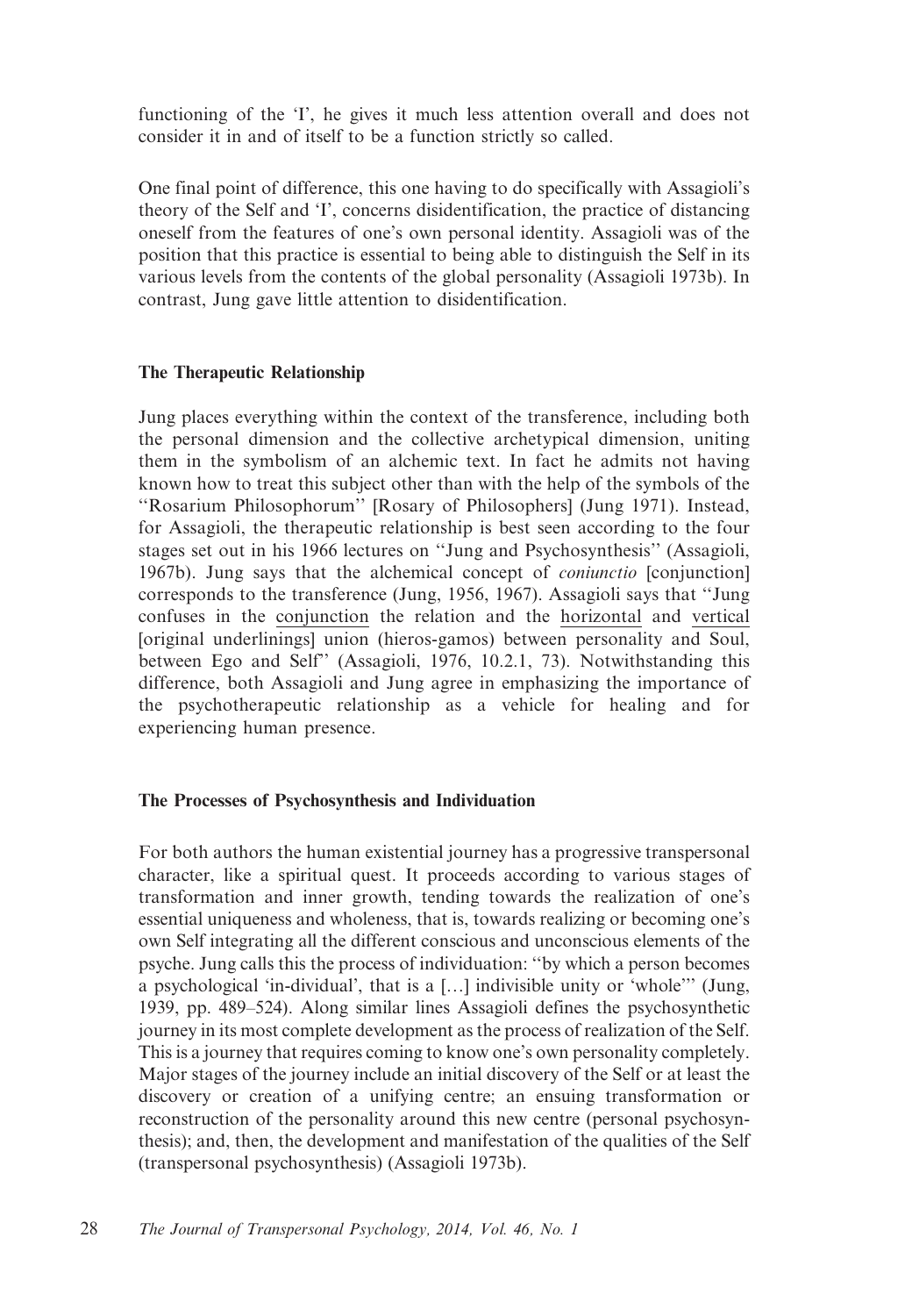### Views on Spirituality and Asian Philosophies

Both Jung and Assagioli held mysticism and Asian philosophy in high regard. They had similar approaches to using techniques such as symbols, imagery, and dream work. Assagioli affirms that Eastern psychology was a source of inspiration for the theory and practice of psychosynthesis (Assagioli 1973b). While sharing with Jung an appreciation for the Eastern perspective, Assagioli differs from Jung in believing that the Eastern approach to the psychic world can be confirmed in one's own experience. Assagioli's theory of the Self provides a chief example of such experiential confirmation. According to Assagioli, the Self is a conscious, immanent, and at the same time transcendent experience, as is explained in the Hindu philosophical and spiritual tradition of Vedanta and the Upanishads (transpersonal Self as Atman). Moreover, Assagioli believed that East and West could be brought together in a practical way through the use of meditation and other active techniques. He makes this point in an unpublished manuscript, the general outline of which presents a psychosynthetic perspective on transpersonal development (Assagioli, n.d.).

### Interpersonal and Social Relations

The inter-individual and social components of the psychosynthetic process and Jung's process of individuation have some points in common and some differences. For Jung ''the actual process of individuation carries with it an awareness of what the human community is […] Individuation presupposes a unification with oneself and therefore with humanity, of which everyone carries a particle within him'' (Jung, 1953, p. 228). As for Assagioli, he stresses ''Jung recognises that individuation and social dimension are not opposed, in theory, but then he neglects the social and interpersonal aspects'' (Assagioli, 1976, 10.2.1, 73). Assagioli emphasises both the relational aspect of the Self and the need to help people participate in constructive relationships. Again the main difference between Assagioli and Jung in this area is the pragmatic methodological aspect. In fact Assagioli says that ''Jung recognizes [original underlining] will, but does not utilize it'' (Assagioli, 1976, 10.2.3, 73) and he encourages people to use active techniques and practical methods to experience a true interpersonal and social psychosynthesis (Assagioli, 1967b, 2011).

### The Process and Integration of Psychotherapeutic Techniques

Both authors share a synthetic, constructive methodology in psychotherapy. Jung expressly rejects the view that the therapeutic process is reductive and governed exclusively by the principle of causality. According to Jung, the incorrectness of this view becomes apparent when symbols can no longer be reduced to personal reminiscence and the images of the collective unconscious start to surface: ''I had to realize that analysis necessarily needs to be followed by synthesis and the images or symbols of the collective unconscious reveal their value only if they undergo synthetic treatment'' (Jung, 2012, p. 115).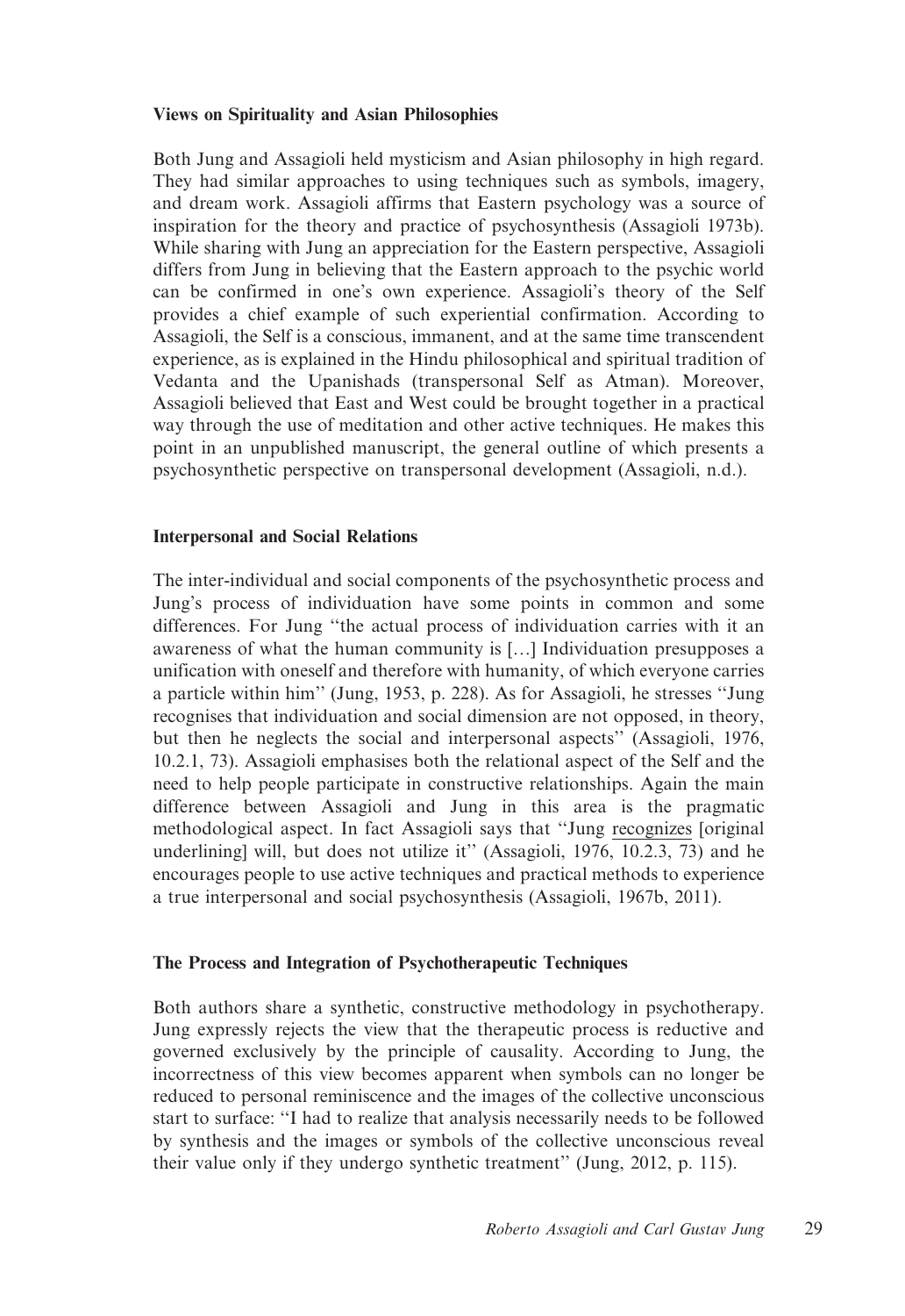This synthesis that follows analysis is based on what Jung refers to as ''the transcendent function,'' which is a function that bridges and thus brings together consciousness and the unconscious. Guided by the transcendent function, the synthetic process works in an entirely natural way to unite opposites and to integrate the unconscious within the prospective of consciousness (Jung, 1916; Staude, 1992).

To facilitate the synthetic process and the integration of unconscious materials analytic psychology uses various techniques, including dream work and selfexploration by means of symbols, creativity, and the imagination. Assagioli is close to Jung in this analytic-synthetic way of dealing with the unconscious, sharing with him a belief in the importance of symbols, especially as they are elaborated in imaginative language. However, Assagioli extends even further the conscious and active use of symbols and images (techniques of symbolic visualization and guided imagery) (Assagioli, 1973b).

In general, in addition to the analytical techniques, psychosynthesis uses the socalled active techniques. These techniques, which can be used even outside the therapeutic setting, are essential to the constructive and synthetic aspect of the therapeutic process in Assagioli's view. They represent a more extensive use of the principle of synthesis than is found in Jung's analytic-synthetic methodology. Assagioli's favoring of active techniques is also evident when it comes to working with the transpersonal unconscious (or spiritual dimension). For Assagioli, exploration of the transpersonal unconscious is facilitated by meditative techniques, or at least by those that psychosynthesis recommends (Assagioli, 1963a, 1963b).

Turning finally to the matter of reciprocal influences, particularly regarding the transpersonal dimension, Gary Lachman recently put forward the view that ''Jung got the idea of psychosynthesis from Roberto Assagioli, whose work he admired, who like Jung was a disciple of Freud, and who took the spiritual dimension of human nature seriously'' (Lachman, 2010, p. 236). This statement is true as far as it goes; however, it speaks to only one side of the relationship. Looking at the other side, it is a plausible hypothesis that Jung—who in 1909 was apparently the first to propose the term ''psychosynthesis'' (McGuire, 1974), although he then abandoned it—had at least as great an influence on Assagioli. Jung's influence is especially evident in Assagioli's conception of the collective unconscious within a wide prospective view of psychic life. Assagioli himself often affirms this influence, even though he stresses differences as well, for example, differences with respect to his theory of the transpersonal unconscious.

Looking back on their relationship, Assagioli acknowledges that Jung was both a senior precursor and a ''courageous and brilliant pioneer who opened up new paths and gave new dimensions to the human mind […] contributed greatly to the freeing of psychology […] and expanded its field immensely'' (Assagioli, 1967b, p. 10). The historical influence of Jung was preeminent in the chronology of events. However, the resonance between the two men is clear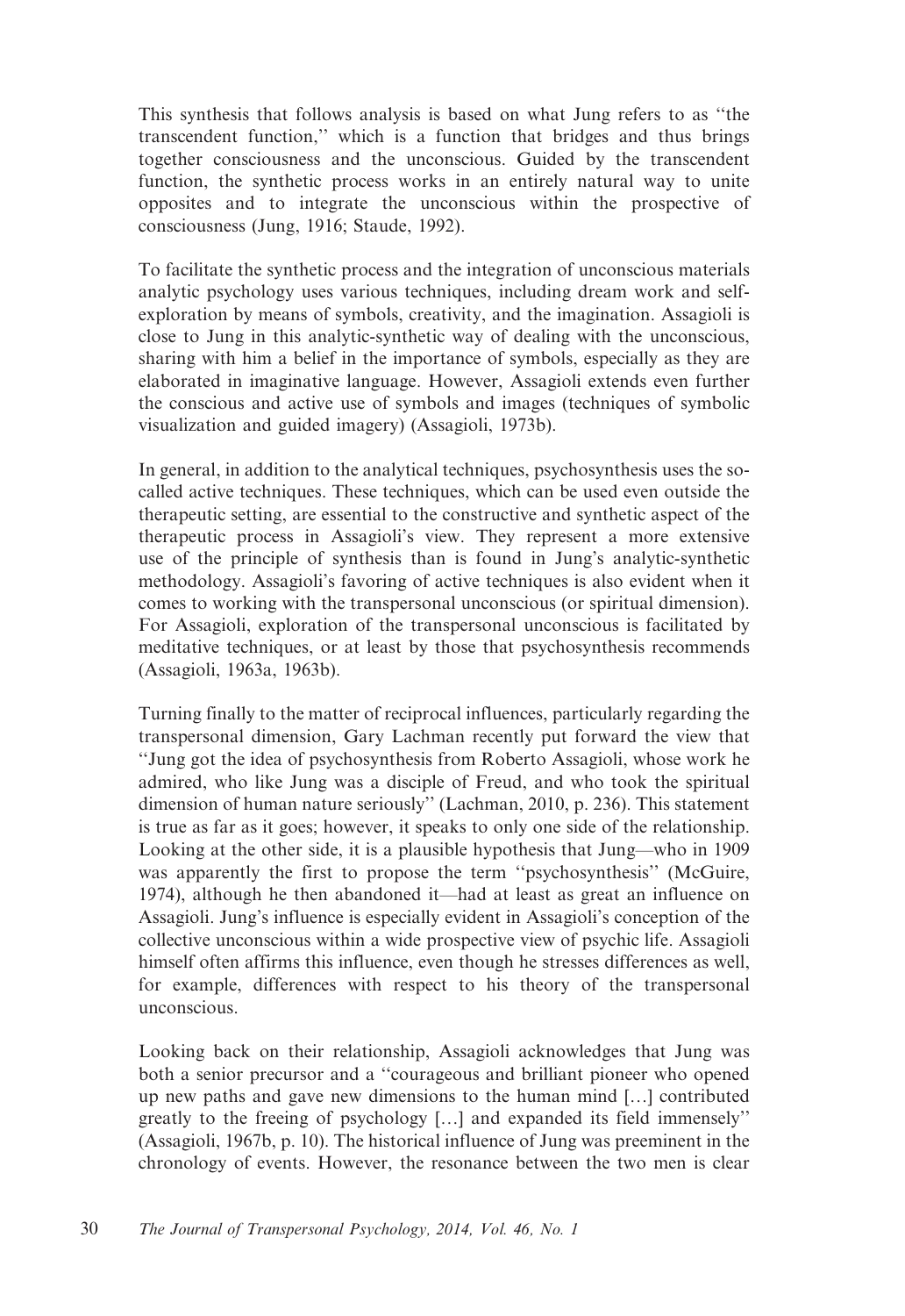from the beginning and is evident in the vast quantity of written material they produced over the course of their lifetimes.

In conclusion, our research on the psychological models of these two men provides evidence of their parallel development, in particular with respect to the transpersonal dimension. The papers and other materials in the Assagioli Archives are valuable sources that bring Assagioli's contribution to the development of transpersonal psychology into clearer focus and reveal that his contribution was in no way inferior to Jung's. Our research indicates that both scholars played equally important and pioneering roles. At the same time our study particularly deepens Assagioli's specific and clarifying contribution in laying the foundations for transpersonal theory and practice. Moreover, through Assagioli's considerations the study clarifies and enriches Jung's vision of the transpersonal dimension.

#### **NOTE**

1The numbering 10.2.3, 73 and the following numbering: 10.2.1, 73; 10.2.2, 73; 3.5.5, 4; 11.1-15, 75; 76; 77; does not correspond to page numbers but to the numeric codes adopted for cataloging the unpublished material in the Assagioli Archive of the Institute of Psychosynthesis in Florence.

#### **REFERENCES**

- ASSAGIOLI, R. (n.d.). Practical contributions to a modern Yoga, Parts 1,2,3. (Unpublished Manuscripts). Archivio Synthesis. Firenze: Istituto di Psicosintesi.
- AssaGIOLI, R. (1910a, 10 February). Le idee di Sigmund Freud sulla sessualità [Sigmund Freud's ideas on sexuality]. La Voce. Anno II, n.9.
- ASSAGIOLI, R. (1910b). Seconda riunione psicoanalitica [Second psychoanalytic meeting]. Rivista di Psicologia Applicata, 3, 249–252.

ASSAGIOLI, R. (1912a). Note e commenti-II. ''Il metodo delle associazioni'' [Notes and comments-II. ''The method of associations'']. Psiche, 1, 136–139.

- ASSAGIOLI, R. (1912b). Bibliografie psicologiche [Psychological bibliographies]. Psiche, 1, 146–147.
- ASSAGIOLI, R. (1913a). Psicologia e psicoterapia [Psychology and psychotherapy]. Psiche, 2, 175–196.
- ASSAGIOLI, R. (1913b). Bibliografie psicologiche [Psychological bibliographies]. Psiche, 2, 204.
- ASSAGIOLI, R. (1915). Per la classificazione dei sogni [For the classification of dreams]. Psiche, 4, 317–329.
- ASSAGIOLI, R. (1927). A new method of healing: Psychosynthesis. Rome, Italy: Institute of Psychosynthesis; London: L.N. Fowler and Co.; New York, NY: Lucis Publishing Co.
- AssaGIOLI, R. (1931). Psicoanalisi e psicosintesi [Psychoanalysis and psychosynthesis]. Roma: Istituto di Cultura e di Terapia Psichica.
- ASSAGIOLI, R. (1944). Politica e psicologia Le vie della ricostruzione. (Manoscritto). Archivio Synthesis, Firenze: Istituto di Psicosintesi [Politics and psychology – The ways of reconstruction] (Unpublished manuscript).
- ASSAGIOLI, R. (1963a). La meditazione. XI lezione 1963. Corso di lezioni sulla psicosintesi – Istituto di Psicosintesi, Firenze [Meditation. Lesson XI – 1963. Course of lessons on psychosynthesis]. Firenze: Istituto di Psicosintesi.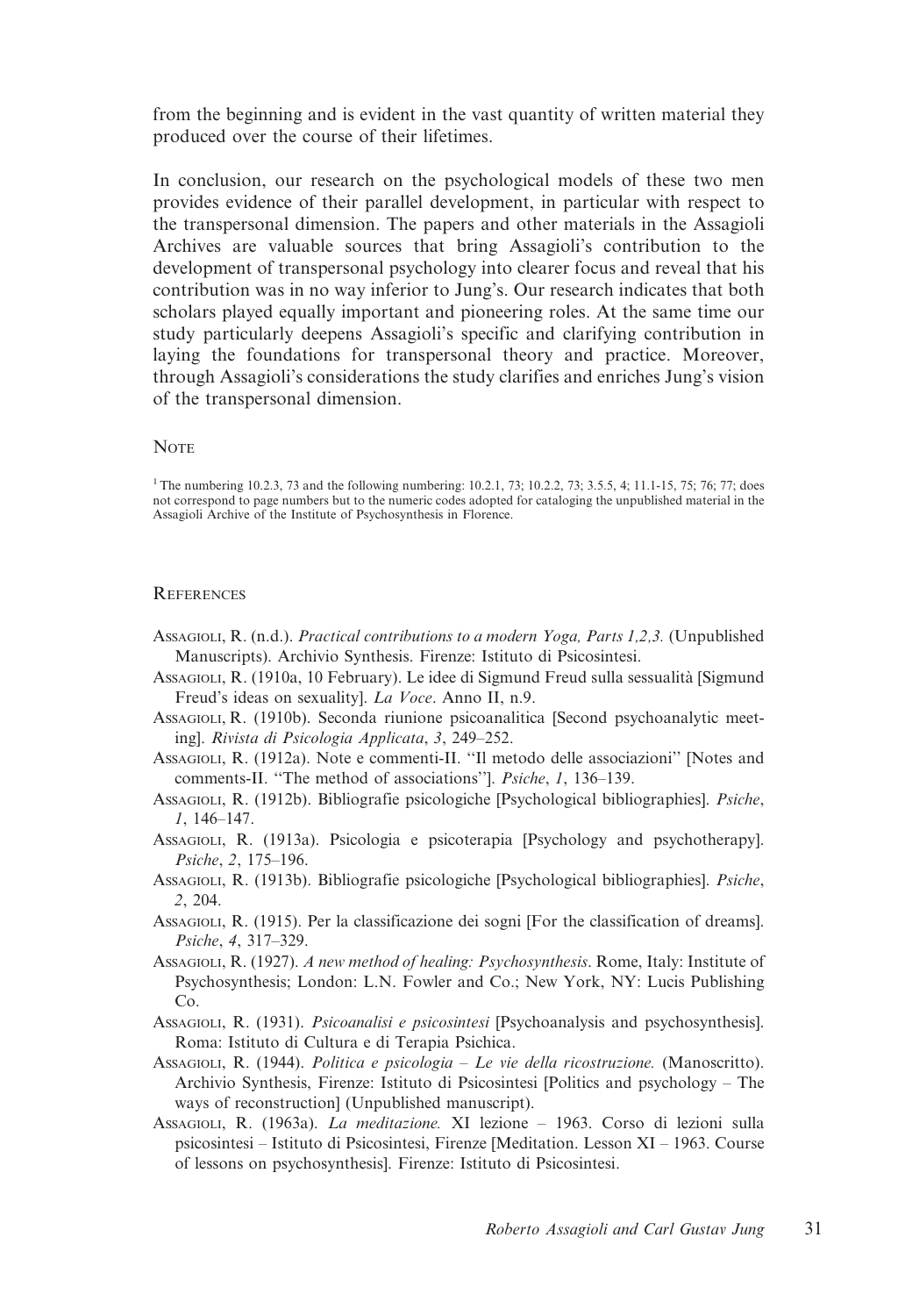- ASSAGIOLI, R. (1963b). Le applicazioni della meditazione. XII Lezione 1963. Corso di lezioni sulla psicosintesi – Istituto di Psicosintesi, Firenze [The applications of meditation. Lesson XII – 1963. Course of lessons on psychosynthesis]. Firenze: Istituto di Psicosintesi.
- ASSAGIOLI, R. (1967a). Psychosomatic medicine and biopsychosynthesis. New York, NY: Psychosynthesis Research Foundation.
- ASSAGIOLI, R. (1967b). Jung and psychosynthesis A series of three lectures given in 1966 at the Istituto di Psicosintesi, Florence, Italy. New York, NY: Psychosynthesis Research Foundation.
- Assagioli, R. (1973a). The act of will. New York, NY: Viking Press.
- ASSAGIOLI, R. (1973b). Principi e metodi della psicosintesi terapeutica [Psychosynthesis A manual of principles and techniques] (E. Zanotti, Trans.). Roma: Casa Editrice Astrolabio.
- ASSAGIOLI, R. (1973c). Le nuove dimensioni della psicologia (la terza, quarta e quinta forza nella psicologia). I Lezione – 1973. Corso di lezioni sulla psicosintesi – Istituto di Psicosintesi, Firenze [The new dimensions of psychology (the third, fourth and fifth force in psychology) Lesson I – 1973. Course of lessons on psychosynthesis. Firenze: Istituto di Psicosintesi.
- ASSAGIOLI, R. (1976). Unpublished Notes on Jung (Unpublished manuscript). In Assagioli archive: 3.5.5, 41; 10.2.1, 73; 10.2.2, 73; 10.2.3, 73; 11.1–15, 75; 76; 77. Firenze: Istituto di Psicosintesi.
- ASSAGIOLI, R. (1978). I tipi umani. [Human types]. Firenze: Istituto di Psicosintesi.
- ASSAGIOLI, R. (1988a). Lo sviluppo transpersonale [Transpersonal development]. Roma: Casa Editrice Astrolabio.
- ASSAGIOLI, R. (1988b). Educare l'uomo domani [Educating man tomorrow]. Firenze: Istituto di Psicosintesi.
- AssaGIOLI, R. (2011). Dalla coppia all'umanità. Introduzione alla psicosintesi interindividuale. [From the couple to humanity. Introduction to inter-individual psychosynthesis]. Firenze: L'Uomo Edizioni.
- BERTI, A. (1988a). Roberto Assagioli: Profilo biografico degli anni di formazione [Roberto Assagioli: Biographical profile of the formative years]. Firenze: Istituto di Psicosintesi.
- BERTI, A. (1988b). Roberto Assagioli 1888–1988. Firenze: Istituto di Psicosintesi.
- BESMER, B. (1974). Psychosynthesis: Height psychology Discovering the self and the Self. Interpersonal Development, 4, 215–225.
- GIOVETTI, P. (1995). Roberto Assagioli: La vita e l'opera del fondatore della Psicosintesi [Roberto Assagioli: Life and work of the founder of pychosynthesis]. Roma: Edizioni Mediterranee.
- HOLZKNECHT, O. (2006). La psicosintesi di Roberto Assagioli [The psychosynthesis of Roberto Assagioli]. Sondrio: Associazione GEA.
- JONES, E. (1974). The life and work of Sigmund Freud. Harmondsworth (UK): Penguin Books.
- JUNG, C. G. (1902). On the psychology and pathology of so-called occult phenomena. In The collected works of C.G. Jung, Vol. 1: Psychiatric studies (R.F.C. Hull, Trans.). London: Routledge and Kegan Paul.
- JUNG, C. G. (1907). The psychology of Dementia Praecox. In The collected works of C.G. Jung, Vol. 3: The Psychogenesis of Mental Diseases (R.F.C. Hull, Trans.). London: Routledge and Kegan Paul.
- JUNG, C. G. (1909). Die Bedeutung des Vaters für das Schicksal des Einzeinen. [The significance of the father in the destiny of the individual]. In The collected works of C.G. Jung, Vol. 4: Freud and Psychoanalysis (R.F.C. Hull, Trans.). London: Routledge and Kegan Paul.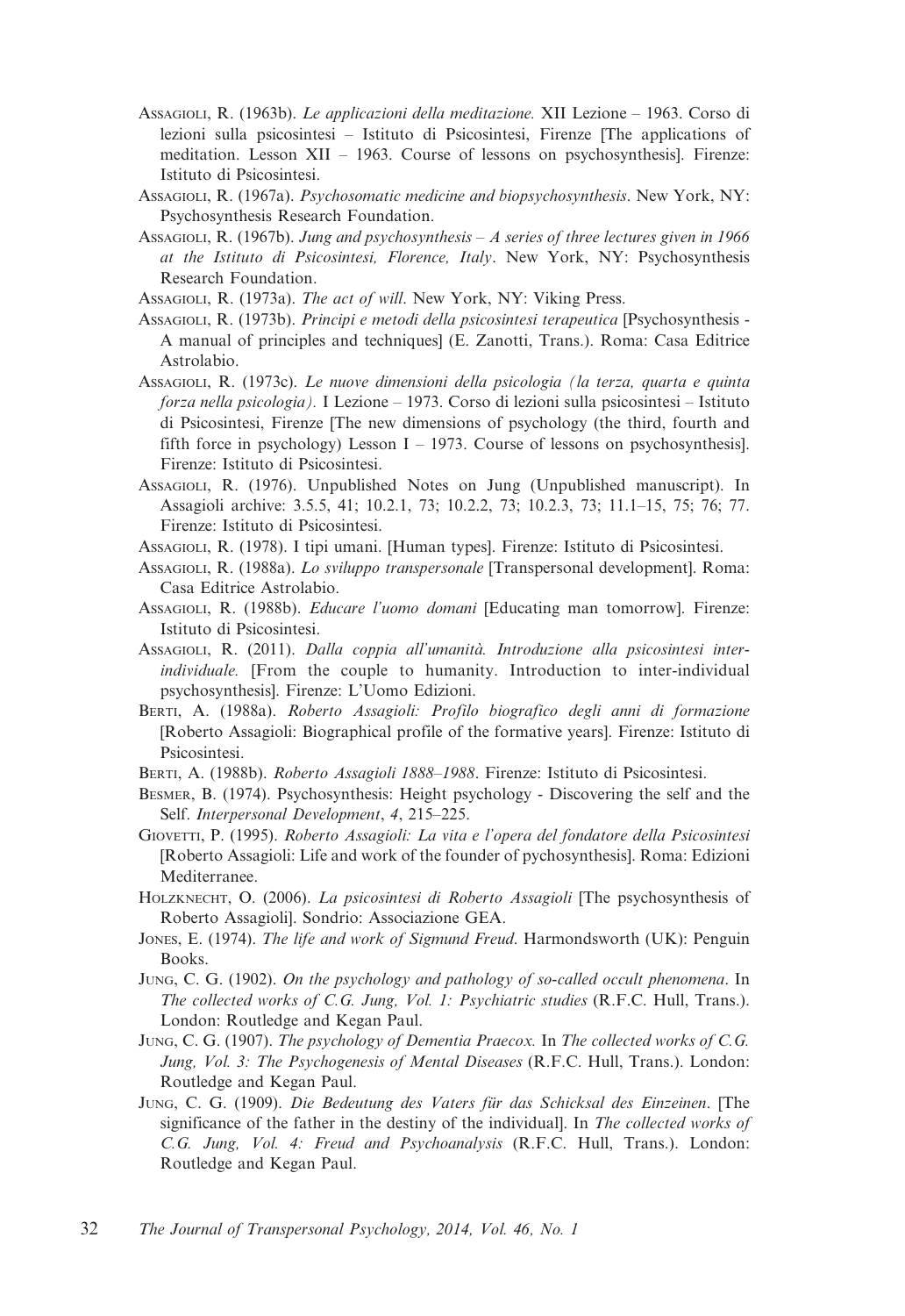JUNG, C. G. (1916). The transcendent function. In The collected works of C.G. Jung, Vol. 8: The structure and dynamics of the psyche (R.F.C. Hull, Trans.). London: Routledge and Kegan Paul.

JUNG, C. G. (1921). Psychologische typen [Psychological types]. Zurich: Rascher Verlag.

- JUNG, C. G. (1928). Analytical psychology and education. In C.G. Jung, Contributions to analytical psychology. London: Harcourt Brace.
- JUNG, C. G. (1939). Conscious, unconscious and individuation. In The collected works of C.G. Jung, Vol. 9: The archetypes and the collective unconscious (R.F.C. Hull, Trans.). London: Routledge and Kegan Paul.
- JUNG, C. G. (1943). The gifted child. In C.G. Jung. The collected works of C.G. Jung, Vol. 17: The development of personality (R.F.C. Hull, Trans.). London: Routledge and Kegan Paul.
- JUNG, C. G. (1953). La guérison psychologique (R. Cahen, Trans.). [Psychological healing]. Geneva: Georg et Cie.
- JUNG, C. G. (1955, February 14). Interview. Time Magazine, 38.
- JUNG, C. G. (1956). The conjunction. The collected works of C.G.Jung. Mysterium Coniunctionis  $(1955-1956)$  – an enquiry into the separation and synthesis of psychic opposites in alchemy (R.F.C.Hull, Trans). London: Routledge and Kegan Paul.
- JUNG, C. G. (1967). Memories, dreams, reflections (R. Winston & C. Winston, Trans.). London: Collins, The Fontana Library Theology & Philosophy.
- JUNG, C. G. (1971). La psicologia del transfert. (3<sup>a</sup> ed). (S. Daniele, Trans.) [The psychology of transference]. Milano: Il Saggiatore.
- JUNG, C. G. (1972a). La dimensione psichica (raccolta di scritti a cura di Luigi Aurigemma). (E. Schanzer, Trans.) [The psychic dimension (a collection of writings edited by Luigi Aurigemma)]. Torino: Boringhieri.
- JUNG, C. G. (1972b). Synchronicity An acausal connecting principle. London: Routledge and Kegan Paul.
- JUNG, C. G. (1975). Psychology and religion: West and East. Princeton, NJ: Princeton University Press USA.
- JUNG, C. G. (1981). Pratica della psicoterapia. C.G. Jung, Opere, Volume sedicesimo (L. Baruffi, Trans.) [The Practice of Psychotherapy. The collected works of C.G. Jung, Volume sixteen.] Torino: Boringhieri.
- JUNG, C. G. (1982). Aion ricerche sul simbolismo del Sé. C.G. Jung, Opere, Vol 9, tomo secondo (L. Baruffi, Trans.) [Aion – research on the symbolism of the Self. The collected works of C.G. Jung, Volume 9, 2<sup>nd</sup> book]. Torino: Boringhieri.
- JUNG, C. G. (2010). The red book: Liber Novus. (S. Shamdasani, Ed., M. Kyburz & S. Shamdasani, Trans). New York, NY; London: W.W. Norton & Comp. Ltd.
- JUNG, C. G. (2012). La psicologia dell'inconscio (S. Daniele, Trans.) [The psychology of the unconscious]. Torino: Bollati Boringhieri.
- JUNG, C. G., & WILHELM, R. (1981). Il segreto del fiore d'oro. (A.Vitale & M.A. Massimello, Trans.). [The secret of the golden flower] Torino: Bollati Boringhieri.
- KEEN, S. (1974). The golden mean of Roberto Assagioli. Psychology Today, 8, 101.
- LACHMAN, G. (2010). Jung the mystic. New York, NY: Jeremy P. Tarcher/Penguin.
- MASLOW, A. (1962). Toward a psychology of being. London, New York, NY: Van Nostrand, Reinhold Co.
- MCGUIRE, W. (Ed.). (1974). The Freud/Jung letters: The correspondence between Sigmund Freud and C.G. Jung. London: The Hogarth Press and Routledge & Kegan Paul.
- ROSSELLI, M. (2012, July). Roberto Assagioli: A bright star. International Journal of Psychotherapy, Special issue Roberto Assagioli & Psychosynthesis, Journal of the European Association for Psychotherapy, 16(2), 7–19.
- STAUDE, J. R. (1992). Dalla psicoanalisi alla psicosintesi: Freud, Jung e Assagioli [From psychoanalysis to psychosynthesis: Freud, Jung and Assagioli]. In M. Rosselli (Ed.), I nuovi paradigmi della psicologia: Il Cammino della Psicosintesi [The new paradigms of psychology: The way of psychosynthesis] Assisi: Cittadella Editrice, 93–114.